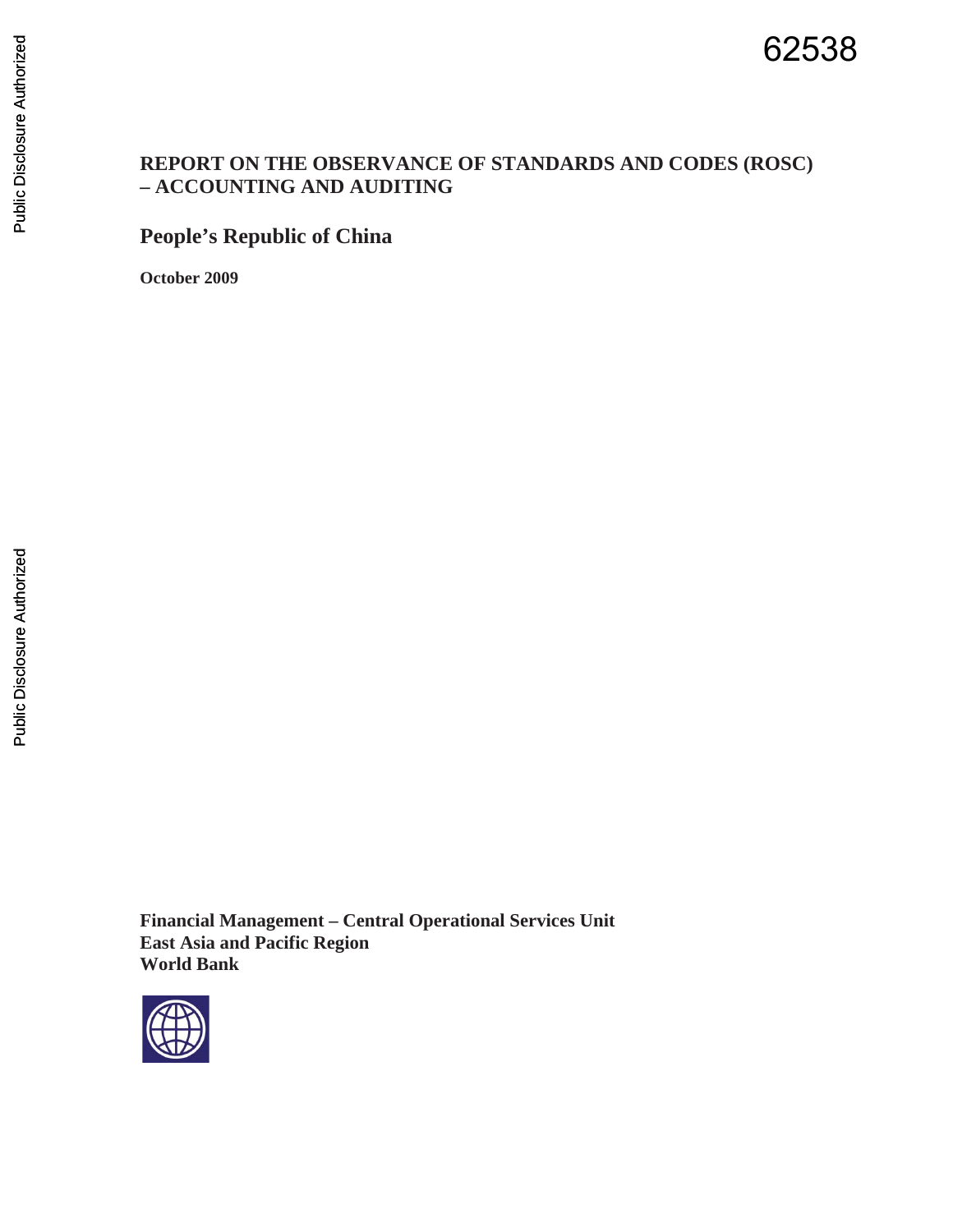#### **ABBREVIATIONS AND ACRONYMS**

| A&A           | <b>Accounting and Auditing</b>                                    |
|---------------|-------------------------------------------------------------------|
| <b>ASBE</b>   | <b>Accounting Standards for Business Enterprises</b>              |
| ASSE          | <b>Accounting System for Small Enterprises</b>                    |
| CAS           | <b>Chinese Accounting Standards</b>                               |
| CASB          | China Auditing Standards Board                                    |
| CASC          | <b>China Accounting Standards Committee</b>                       |
| <b>CBRC</b>   | <b>China Banking Regulatory Commission</b>                        |
| <b>CICPA</b>  | The Chinese Institute of Certified Public Accountants             |
| <b>CICSC</b>  | China Internal Control Standards Committee                        |
| <b>CIRC</b>   | China Insurance Regulatory Commission                             |
| <b>CNAO</b>   | China National Audit Office                                       |
| <b>CNY</b>    | <b>Chinese Yuan</b>                                               |
| <b>CPA</b>    | <b>Certified Public Accountant</b>                                |
| <b>CPD</b>    | Continuing professional development                               |
| <b>CSA</b>    | China Standards on Auditing                                       |
| <b>CSRC</b>   | China Securities Regulatory Commission                            |
| EU            | European Union                                                    |
| <b>FSB</b>    | <b>Financial Stability Board</b>                                  |
| <b>HKICPA</b> | Hong Kong Institute of Certified Public Accountants               |
| <b>IAASB</b>  | <b>International Auditing and Assurance Standards Board</b>       |
| <b>IAS</b>    | <b>International Accounting Standards</b>                         |
| <b>IASB</b>   | <b>International Accounting Standards Board</b>                   |
| <b>IASC</b>   | <b>International Accounting Standards Committee</b>               |
| <b>IES</b>    | <b>International Education Standards</b>                          |
| <b>IESBA</b>  | <b>International Ethics Standards Board for Accountants</b>       |
| <b>IFAC</b>   | <b>International Federation of Accountants</b>                    |
| <b>IFRIC</b>  | <b>International Financial Reporting Interpretation Committee</b> |
| <b>IFRS</b>   | <b>International Financial Reporting Standards</b>                |
| <b>IMF</b>    | <b>International Monetary Fund</b>                                |
| <b>ISA</b>    | <b>International Standards on Auditing</b>                        |
| <b>MOF</b>    | Ministry of Finance                                               |
| <b>NAI</b>    | National Accounting Institute                                     |
| <b>PRC</b>    | People's Republic of China                                        |
| <b>ROSC</b>   | Reports on the Observance of Standards and Codes                  |
| <b>SASAC</b>  | State-owned Assets Supervision and Administration Commission      |
| <b>STA</b>    | <b>State Administration of Taxation</b>                           |
| <b>XBRL</b>   | <b>Extensive Business Reporting Language</b>                      |

| <b>Vice President:</b>               | <b>James Adams</b>          |
|--------------------------------------|-----------------------------|
| <b>Country Director:</b>             | <b>Hsiao-Yun Elaine Sun</b> |
| <b>Sector Director:</b>              | <b>Alfred H. Nickesen</b>   |
| <b>Financial Management Manager:</b> | Iraj Talai                  |
| <b>Program Manager:</b>              | <b>M. Zubaidur Rahman</b>   |
| <b>Task Team Leaders:</b>            | David I and Yi Dong         |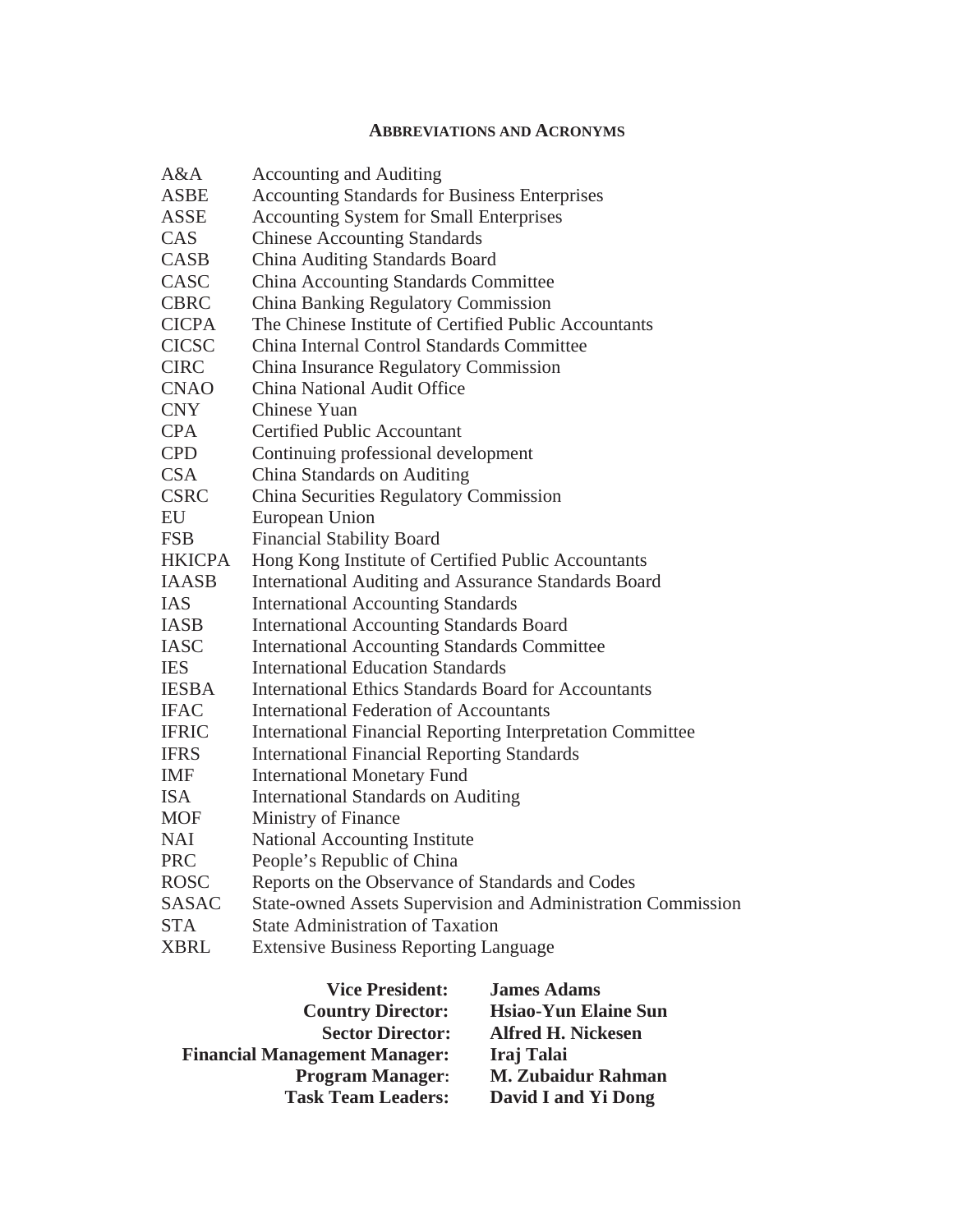#### **Table of Contents**

#### Preface

Executive Summary

Appendix. Roadmap for Continuing and Full Convergence of Chinese Accounting Standards for Business Enterprises with International Financial Reporting Standards (Exposure Draft)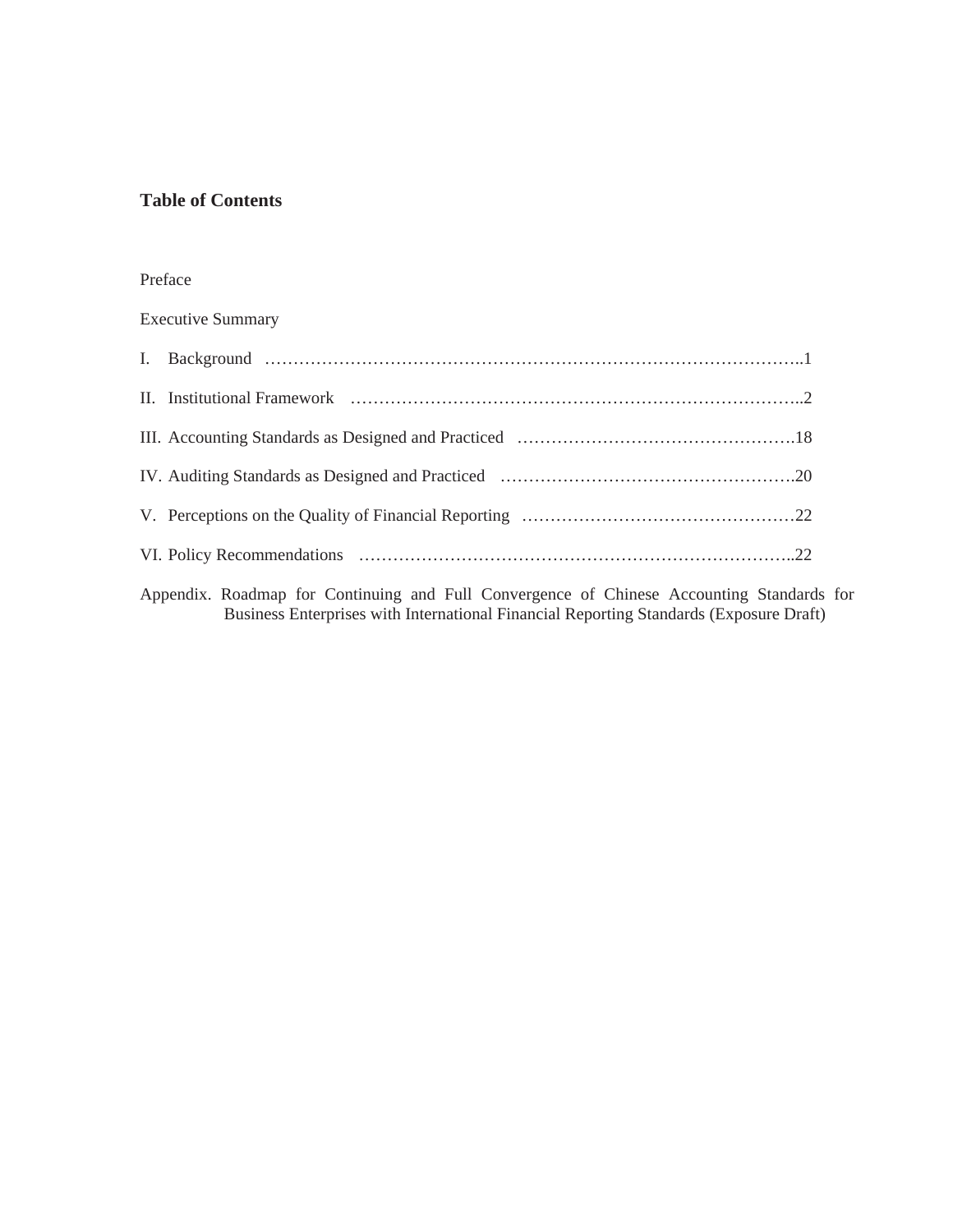#### **PREFACE**

There is a broad agreement among the international financial community that the observance of international standards and codes are pivotal in strengthening national and international financial architecture. This was again emphasized in the G-20 Summits held April and September 2009 in London and in Pittsburg, respectively, in context of the global financial turmoil. The Reports on the Observance of Standards and Codes Accounting & Auditing (ROSC A&A) is one of 12 modules jointly developed by the World Bank and IMF soon after the Asian financial crisis in 1997. These modules were developed in order to assess a country's strengths and weaknesses of actual practices regarding the various components of financial architecture.

The ROSC A&A review focuses on the institutional framework regulating the accounting and auditing practices, and the comparability of national accounting and auditing practices with international standards and best practice, using International Financial Reporting Standards and International Standards on Auditing as benchmarks. The review evaluates the effectiveness of enforcement mechanisms for ensuring compliance with applicable standards and codes. The final draft report is submitted to the country authorities for comment, approval, and permission to publish. Once agreed, the report is published on the World Bank's website. An overview of the ROSC A&A Program, including rationale and detailed methodology are available at http://www.worldbank.org/ifa/rosc\_aa.html

The World Bank team wishes to express its appreciation and thanks to the Chinese Government, and in particular to the Vice Minister of Finance, Mr. Wang Jun. Under the coordination of Mr. Liu Yuting, Director-General of Accounting Regulatory Department, Ministry of Finance, the ROSC A&A exercise was carried out in China from November 2008 to September 2009 through a participatory process involving in-country stakeholders, including the Government (MOF, SASAC, CNAO); regulators (CBRC, CSRC, CIRC); accounting professionals (CICPA); banks; insurance companies; state-owned enterprises; accounting firms; corporate accountants; and academics. The World Bank team gratefully acknowledges the valuable and extensive contributions of the counterpart team at the Ministry of Finance and other in-country stakeholders.

The China ROSC A&A benefited from valuable inputs and guidance from Iraj Talai (Manager, Financial Management, East Asia and Pacific Region). The ROSC A&A report was prepared by a World Bank team comprising David I (Senior Financial Management Specialist and Task Leader), Yi Dong (Senior Financial Management Specialist and Co-Task Leader), M. Zubaidur Rahman (Program Manager, OPCFM, and Study Adviser), and Humayun Murshed (consultant).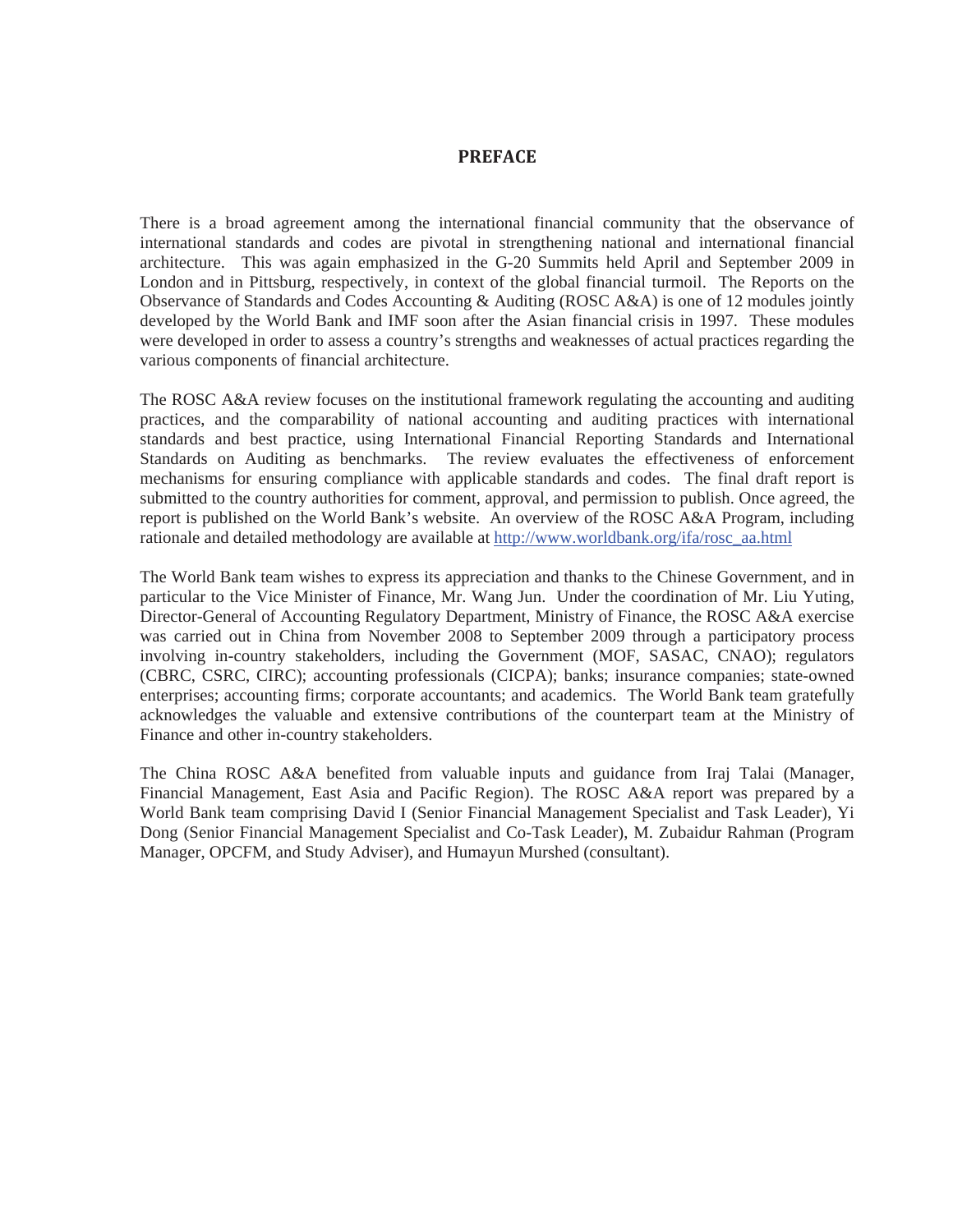#### **EXECUTIVE SUMMARY**

China has made impressive progress putting in place institutional framework for accounting, auditing, and corporate financial reporting. Since the beginning of introducing market economic system, the Chinese Government gave significant attention to modernizing accounting standards in line with international good practice. China has been implementing a well-designed strategy for convergence of Chinese Accounting Standards with International Financial Reporting Standards. Similar steps have been taken with regard to the implementation of International Standards on Auditing. Under the leadership of the Ministry of Finance, the Chinese strategy for improving the quality of accounting and auditing standards and practices has evolved as a good practice model that may be followed by other countries. With the high level of Government commitment to continue the path it has taken for full convergence with international standards and good practice, the ROSC team believes that, with the implementation of the recently developed roadmap, China expects to achieve its continuing and full convergence with the international standards in 2012.

The objectives and focus of the ROSC A&A, as designed and implemented around the world, are to report on the comparability of national accounting and auditing standards with international standards, and assess the strengths and weaknesses of the institutional frameworks that underpin actual practices of accounting and auditing in each county under review. Given the many good outcomes and interesting lessons, the China ROSC A&A also provides a summary description of the processes, which led to China's achievements in this area.

Recognizing the fact that proper implementation of high-quality accounting standards depends on the corporate accountants, practicing auditors, and relevant regulators, the Chinese authorities have focused on strengthening capacity in these three areas. Building on past achievements, more efforts need to be given to further enhance the capacity of the regulators in order to ensure compliance with applicable standards more efficiently and effectively. The accountancy profession has grown, in line with international good practice, under the supervision of the Ministry of Finance. In order to keep pace with China's developmental needs, there is a need for further strengthening of the accountancy profession throughout the country. Further improving and maintaining the quality of accounting and auditing practices outside major cities of China poses an important challenge for the Chinese authorities.

The report outlines interrelated, principle-based policy recommendations. These recommendations are to build on the existing system in China and contribute to the international body of knowledge on the process of bolstering the corporate financial reporting infrastructure.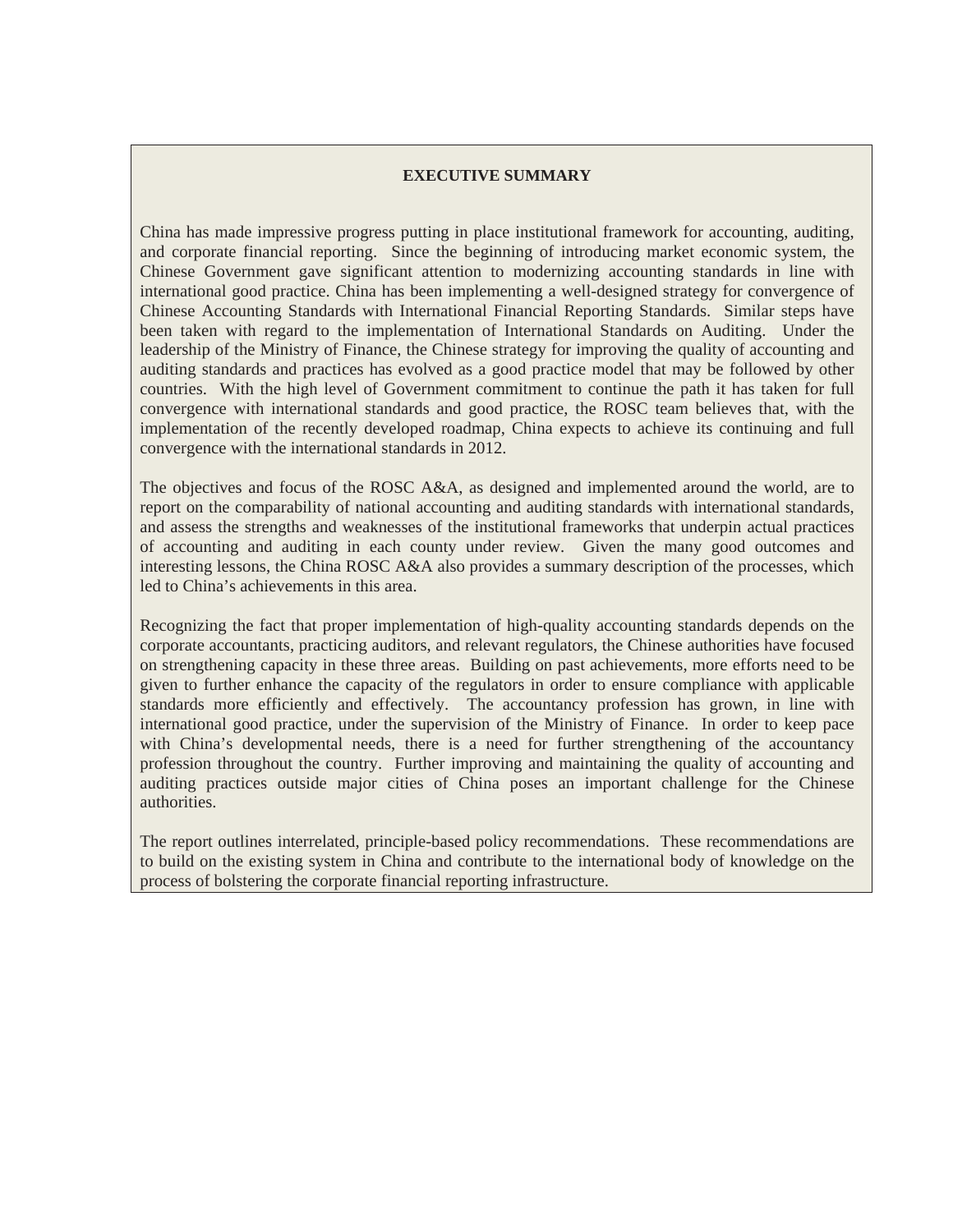### **I. BACKGROUND**

1. This assessment of accounting and auditing (A&A) practices in China is part of a joint initiative of the World Bank and the International Monetary Fund (IMF) to prepare Reports on the Observance of Standards and Codes (ROSC) covering 12 internationally recognized standards and codes relevant to economic stability and private and financial sector development. The main objective of ROSC A&A is to review and report on the rules and standards governing the practice of accounting, auditing, and reporting by companies and professionals; on the way these rules and standards are put in practice and complied with; and on the mechanisms, systems, and structures to monitor and enforce compliance with public interest in mind. The focus of this report is on the strengths and weaknesses of the accounting and auditing environment that influence the quality of corporate financial reporting and involves a review of both mandatory requirements and actual practice. It uses International Financial Reporting Standards  $(IFRS)^1$  and International Standards on Auditing  $(ISA)^2$  as benchmarks and draws on international experience and good practice in the field of accounting and audit regulation. However, given the impressive achievements of China in this area, this report also describes in summary steps and processes that made such achievements possible with the hope that the lessons from China can serve others.

2. **The ROSC A&A assessment adopted a participatory approach with a strong involvement of policymakers and other country stakeholders.** The stakeholders included regulators of corporate entities, banks and similar financial institutions, professional accountants, bankers and investment analysts, preparers of financial statements, auditors, and academics. The assessment used a diagnostic tool, which facilitates capturing a comprehensive review of the institutional framework underpinning accounting and auditing practices in China. The information gathered through this diagnostic tool was supplemented by a due diligence exercise in capturing primary experiences of stakeholders and other facts on corporate financial reporting practices in China.

3. **The People's Republic of China (PRC) has been one of the world's fastest growing economies for more than three decades.** Having an average growth rate of about 9.7 percent per annum since the late 1970s has helped to lift several hundred-million people out of absolute poverty, with the result that China alone accounted for over 75 percent of poverty reduction in the developing world over the last 20 years. 3 Rapid economic growth and favorable government policies have promoted employment in urban areas; while rural income in real terms grew by 9.5 percent. The global financial crisis is likely to limit growth in China in 2009 and 2010; nevertheless; it is likely to outgrow most other countries.

<sup>&</sup>lt;sup>1</sup> In this report, IFRS refers to the International Financial Reporting Standards (IFRS) issued by the International Accounting Standards Board (IASB), the International Accounting Standards (IAS) issued by IASB's predecessor International Accounting Standards Committee (IASC), and the applicable interpretations issued by the International Financial Reporting Interpretations Committee (IFRIC).

<sup>&</sup>lt;sup>2</sup> ISA are issued by the International Auditing and Assurance Standards Board (IAASB) of the International Federation of Accountants (IFAC).

<sup>3</sup> World Bank, *Country Partnership Strategy for the People's Republic of China for the Period 2006 – 2010.*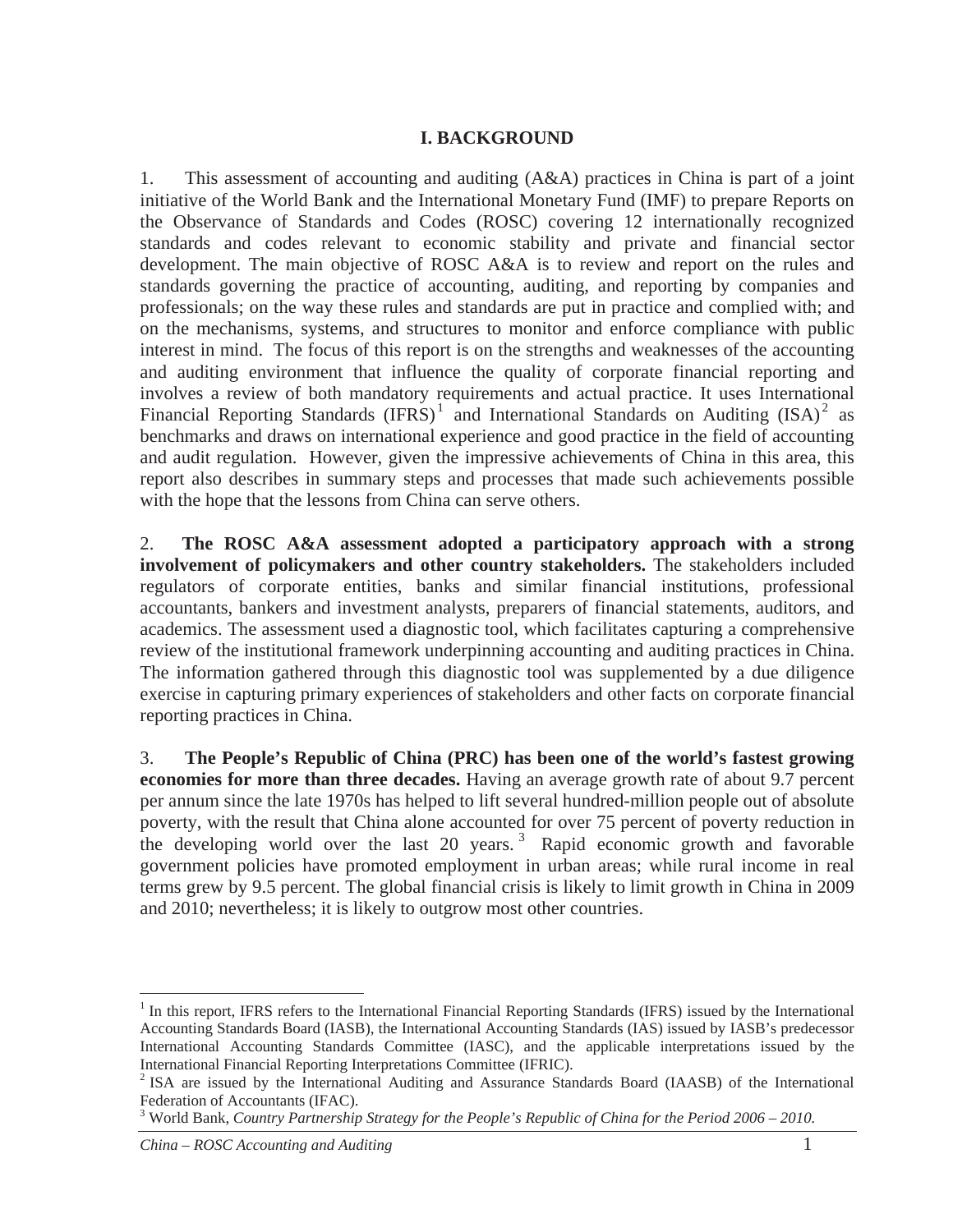4. **China continues to modernize its market regulations.** Part of this modernization includes the restructuring and transformation of state-owned enterprises to listed companies. However, the state is still retaining the largest and controlling shareholding of many of these listed companies. Founded in 1990, the Shanghai Stock Exchange and Shenzhen Stock Exchange are regulated by the China Securities Regulatory Commission (CSRC). Instruments traded on both Stock Exchanges include A-shares and B-shares,<sup>4</sup> bonds, closed-end mutual funds, and repos. Apart from B-shares, all instruments are traded in local currency. While significant progress has been achieved and reforms are generally heading in the right direction, increasing the share of institutional investors remains a major challenge. In order to overcome this challenge, there is a need to continue the current initiatives for enhancing the quality of corporate financial reporting, and to further strengthen the effectiveness of monitoring and enforcement mechanisms, which will have impact on enhancing investor confidence in corporate financial information.

5. **China's financial sector has undergone significant market-oriented reforms since 1978.** The Central Bank Law 1994 and the Commercial Bank Law 1995 further deepened China's financial reform. These laws allow the state–owned banks to concentrate on commercially oriented lending and emphasize the need for financial institutions to incorporate commercial criteria into their lending practices, including the adoption of standard accounting and prudential norms. Since 1978, a number of non-state-owned banks entered the financial system (e.g., urban and rural credit cooperatives, trust and investment companies, and finance companies). Nevertheless, the level of capital mobility still appears to be low and China's financial markets remain fragmented across regions. Surveys and studies show that private Chinese firms are constrained in their access to credit due to poor lending practices and underdeveloped bond and equity markets.<sup>5</sup>

### **II. INSTITUTIONAL FRAMEWORK**

6. China has made significant strides in putting in place the institutional framework for improving corporate accounting, auditing, and financial reporting practices. The framework, salient features of which are discussed below, as a whole seems comprehensive and robust. Since all elements of this framework are well anchored and players have developed good habits, it will adequately respond to needs of the national financial system with effect on the international financial architecture. Additionally, in order to face future challenges, continuation of mechanisms and good practice now in place would allow a timely update as circumstances change in future. This dynamic aspect of the framework is an interesting and important feature not observed in all countries and is particularly noteworthy. Furthermore, the framework and its implementation by different actors would benefit from a sharpening of the focus on efficiency and effectiveness.

<sup>4</sup> *A-shares* are traded by companies incorporated in PRC; traded in Shanghai and Shenzhen. *B-shares* are traded by companies incorporated in PRC and traded in Shanghai in U.S. dollars and Shenzhen in Hong Kong dollars. 5 Aziz, J., *Real and Financial Sector Linkages in China and India* (IMF Working Paper, 2008).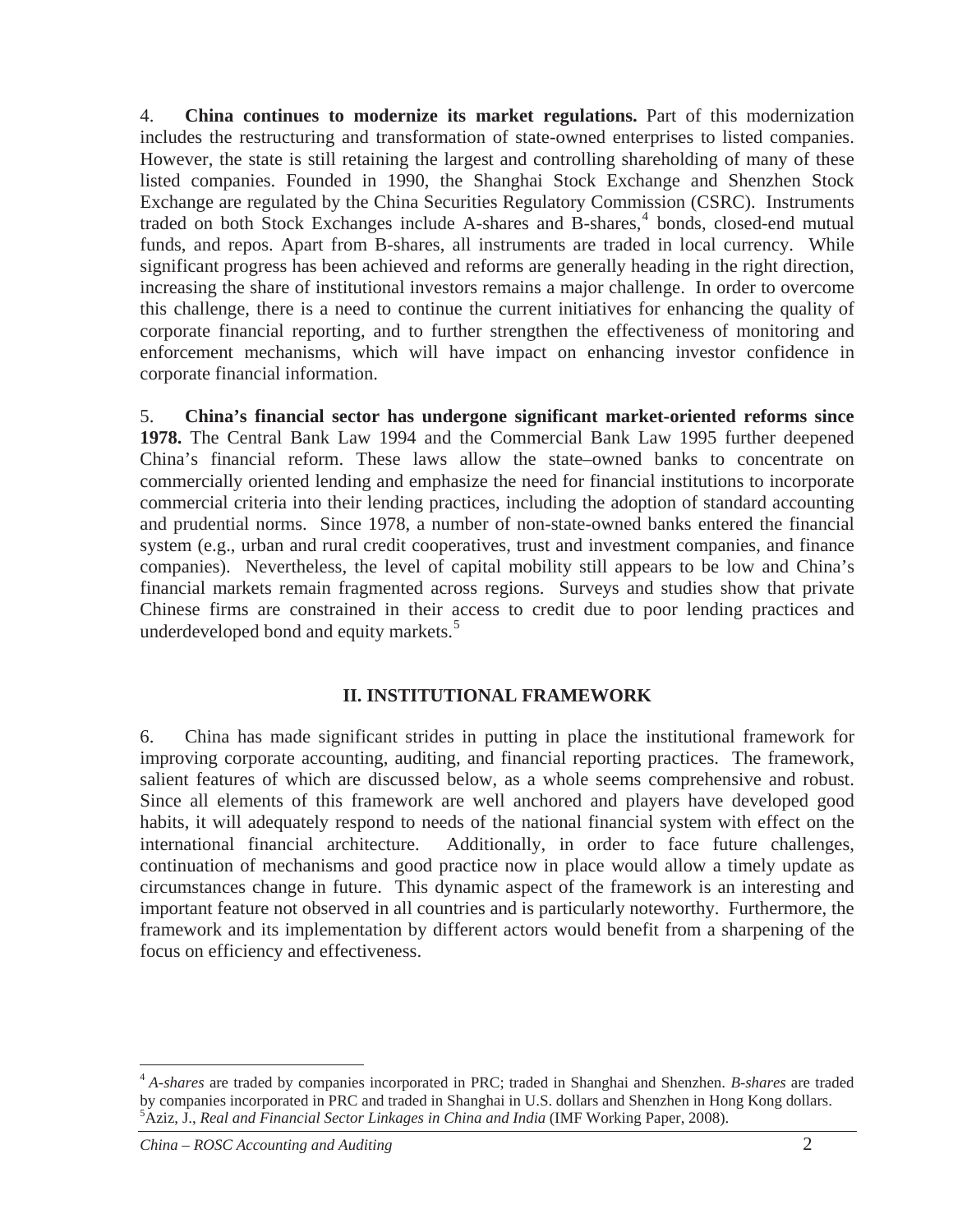### *Statutory Framework*

7. **Over the last 30 years, China's legislative and regulatory regime applicable to accounting and auditing of corporate entities, banks, and similar financial institutions**  has improved significantly. Such improvements are primarily geared toward the needs of transition to the market economy. Substantive amendments have been made in the Company Law, Securities Law, Tax Law, and laws relating to operation of banks and other financial institutions. Furthermore, an Accounting Law and Law of the People's Republic of China on Certified Public Accountants were developed with the objective of putting in place a sound institutional framework for regulating accounting, auditing, and corporate financial reporting.

8. **According to the statutory framework of China, the Ministry of Finance (MOF) is primarily responsible for regulating the accounting and auditing practices.** Various regulatory bodies also carry out their regulatory responsibilities in line with related laws. Other regulators work in collaboration with the MOF, and their regulatory activities regarding accounting and auditing are designed for specific purposes. The responsibilities of the MOF include developing principles, issuing regulations, setting standards, ensuring compliance with financial reporting requirements, providing directions and setting requirements for the accounting and audit profession, and carrying out regular inspection and special investigations on the audit services provided by the statutory auditors. Carrying out these responsibilities calls for continued MOF capacity improvement, with MOF personnel trained in complex and up-to-date accounting and auditing requirements in line with international good practice. The MOF has put in place arrangements for continuing professional development of its specialists who work on accounting standard setting and related matters.<sup>6</sup>

9. **The regulatory system of China's accountancy profession is led by the Government's administration, accompanied by the professional organization's activities.**  Currently, the MOF is entitled to monitor the performances of accounting firms; and impose administrative sanctions on errant firms, individual certified public accountants (CPAs), and their audit clients. The MOF and CSRC are responsible for registration and supervision of the accounting firms that are qualified to provide audit services to the listed companies. Additionally, the Chinese Institute of Certified Public Accountants (CICPA) conducts its quality review on these accounting firms every three years. The MOF Accounting Department and provincial-level finance bureaus' accounting divisions are responsible for registering and supervising all other accounting firms. The CICPA is the professional organization that is responsible for registration and management of its members according to CPA law and the CICPA constitution.

10. **The Accounting Law provides the fundamental legal framework for ensuring a uniform accounting, and corporate financial reporting in corporate entities.** Under the Accounting Law, all corporate entities are required to prepare and present financial statements

<sup>&</sup>lt;sup>6</sup> During the last 10 years, several staff of the Accounting Department of MOF has spent extended time on learning about programs supported by the IASB, U.S. Financial Accounting Standards Board, Australian Accounting Standards Committee, and similar organizations of other western countries to gain exposure to internationally recognized accounting standards and international good practice on accounting and financial reporting regulations.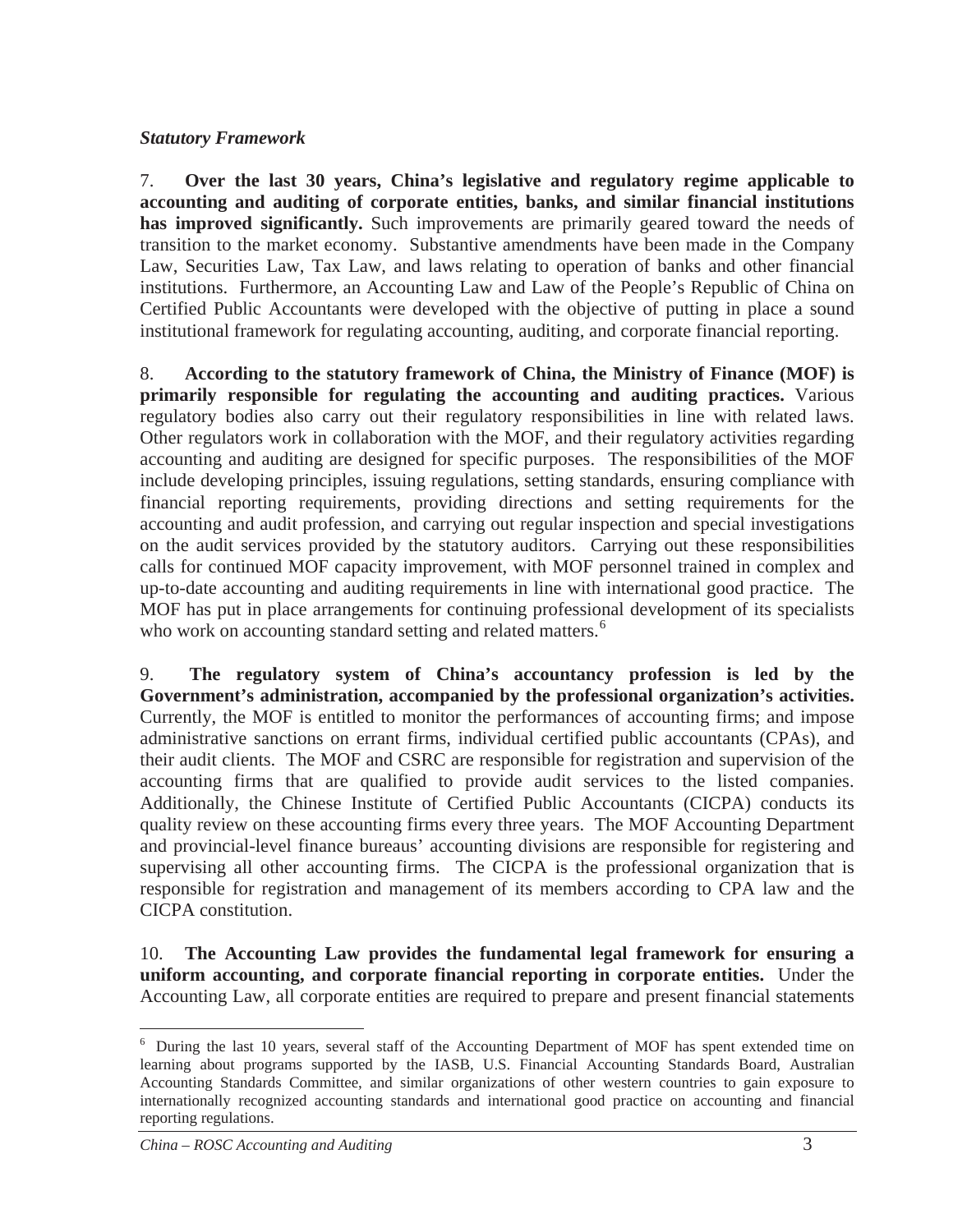in compliance with the unified accounting system of the state. The unified accounting system includes a series of rules and regulations, including the Accounting Standards for Business Enterprises  $(ASBE)$ .<sup>7</sup> The Accounting Law defines applicable principles and requirements together with the scope of corporate accounting and financial reporting. It also provides for the preparation of financial statements, their disclosure and audit, and inspection. Uniformity in corporate accounting and financial reporting practices ensures comparability in the financial information, a crucial element of rational decision making in a market economy.

11. **The Accounting Law includes provisions to help ensure a true and fair view of enterprises' financial performance is disclosed in their financial reports.** Chapter IV of the Accounting Law requires each corporate entity to establish an internal accounting supervision system. This is to ensure that enterprises follow a systematic approach in maintaining books of accounts and preparing financial statements. The top management is not allowed to unduly influence the accounting personnel to manipulate measurement and disclosure of financial information.

12. **The Code of Corporate Governance for Listed Companies in China sets specific requirements regarding corporate accounting.** The Code was issued by the CSRC in January 2001. Article 25 of the Code requires enterprises to establish sound accounting and financial management system in accordance with applicable standards and codes and without any interference from the controlling shareholders.

13. **The Securities Law requires listed companies to submit their interim financial**  statements to the CSRC. The Securities Law requires the listed companies to prepare both interim (quarterly and half-yearly) and annual financial statements and submit them to the CSRC. The quarterly report must be submitted within one month after the end of each quarter of the financial year, while the half-yearly report is to be submitted within two months after the end of the first half of the financial year. The annual financial statements must be submitted within four months from the end of the financial year. It is mandatory that annual financial statements be audited, but interim financial statements do not have to be audited, except in the following circumstances:

- A company plans to distribute profit, capitalize, or make up loss from general reserves in the second half of the financial year.
- A company plans to issue new shares or convertible bonds for refinancing in second half of the financial year.
- A company meets any other special requirement set by the CSRC.

14. **The Securities Law requires listed companies' financial statements to incorporate some non-financial information, which is intended to facilitate the informed decision making process.** Article 65 of the Securities Law requires that, apart from providing operating results, listed companies' financial statements should focus on information relating to (a) the general business condition of the company, (b) the company's involvement in any major litigations, (c) changes in the number of shares issued, and (d) any important matters submitted in the annual general meeting for shareholders' consideration. In addition, Article 66 of the Securities Law asks for a brief introduction of the directors and senior managers of the

 $7$  The ASBE are also known as Chinese Accounting Standards (CAS).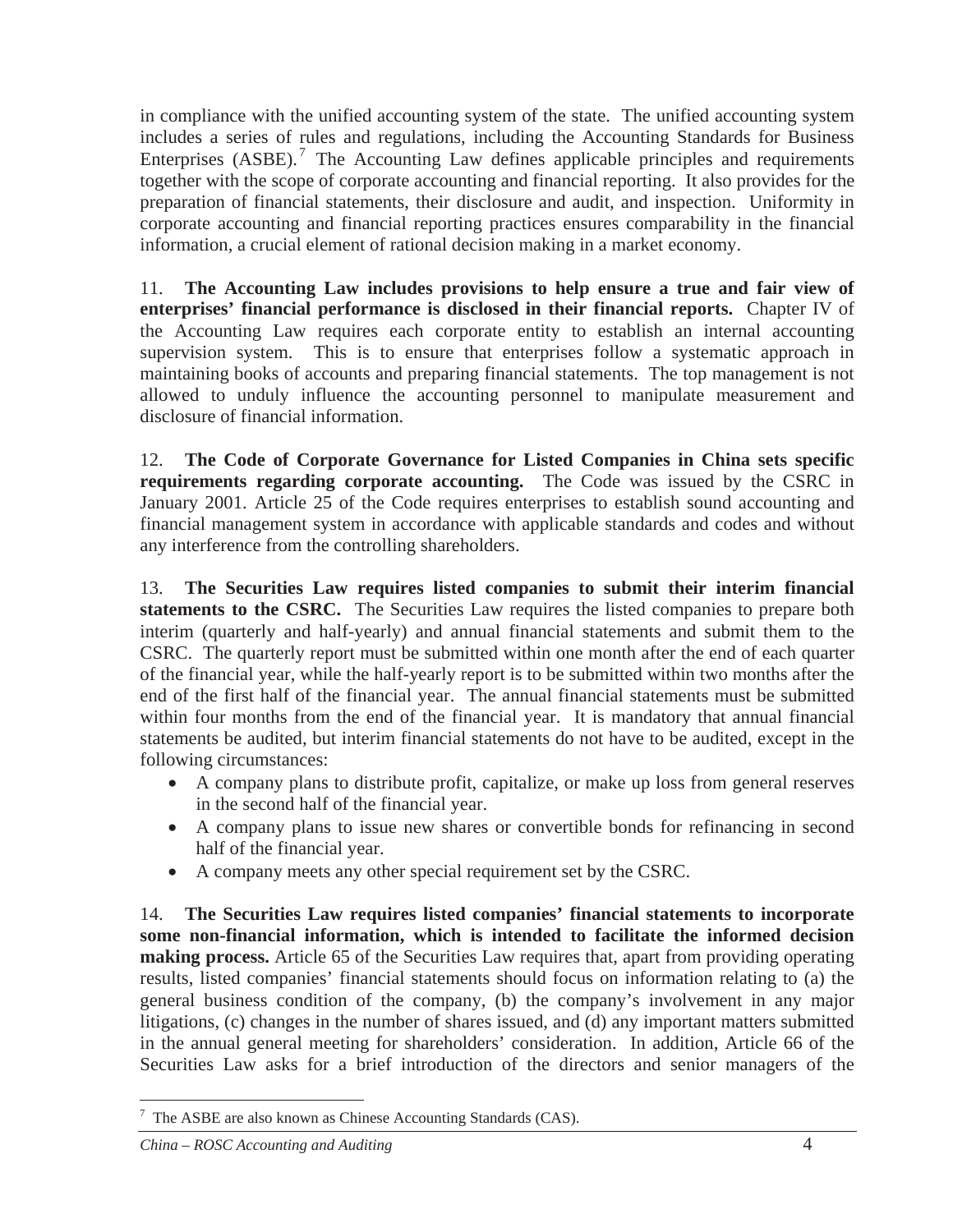company, information on the shares and corporate bonds issued, and the top 10 company shareholders and the amount of their held shares. Taking financial and non-financial information together tends to help the readers of financial statements obtain a broader insight into a company's state of affairs.

15. **The Company Law outlines management's obligation for the probity of financial statements.** The company management is responsible for ensuring timely preparation of annual financial statements reflecting true and fair view of the corporate entity's financial condition and operating results. According to the Article 166 of the Company Law, management is also responsible for submitting the corporate entity's audited financial statements to the general shareholders' meeting within four months from the end of the financial year. Noncompliance with regard to responsibilities for preparing financial statements and making them available to the shareholders could lead to sanctions, including a fine.<sup>8</sup> The Company Law does not mention that shareholders need to approve the financial statements. However, the right of shareholders to approve the corporate entity's financial statements is important as it allows the corporate owners to check on management's performance and its stewardship of the entity's resources.

16. **Except for listed companies, there is no statutory requirement for public interest entities 9 to allow public access to their financial statements.** The audited financial statements of the listed companies, listed banks, and similar financial institutions must be published in a printed annual report, on the Internet, and in newspapers designated by respective regulators. Noncompliance with this requirement could lead to sanctions. Nonlisted entities are only required to submit annual financial statements to their respective supervisory bodies without any requirements to make them public. Public availability of the financial statements of public interest entities is very important for a healthy corporate sector adding benefits in terms of transparency, market discipline, and availability of information for making informed and rational investment decisions.

17. **Law of the PRC on Certified Public Accountants (CPA Law) regulates the audit profession.** The CPA Law defines the notions of audit and accounting firm, specifies the requirements to become an auditor, outlines the rights and obligations of auditors, and specifies the legal status and main responsibilities of MOF, provincial-level finance bureaus, and the CICPA. The CICPA exercises the management and service functions by virtue of the powers vested by the CPA Law, the Charter of the Chinese Institute of Certified Public Accountants, and other relevant laws and regulations. The major statutory functions of the CICPA include implementing policies regarding admission to membership, formulating professional standards and rules for CPAs, organizing the uniform CPA examination, administering programs for

<sup>&</sup>lt;sup>8</sup> Various provisions of the Accounting Law, Company Law, and Securities Law outline several sanctions for noncompliance with applicable requirements. In this regard the fine for noncompliance may range from 3,000 Yuan to 100,000 Yuan. The other kinds of sanctions include industrial discipline, criminal detention, civil liability, public condemnation, and confiscating illegal proceeds derived from accounting policy manipulations.

<sup>&</sup>lt;sup>9</sup> Within this report, public interest entities are those in which the general public has an interest by virtue of the nature of their business size, their number of employees, or their range of stakeholders. Examples include banks and similar financial institutions; insurance companies; investment funds; pension funds; publicly traded companies, and large enterprises, including large state-owned enterprises.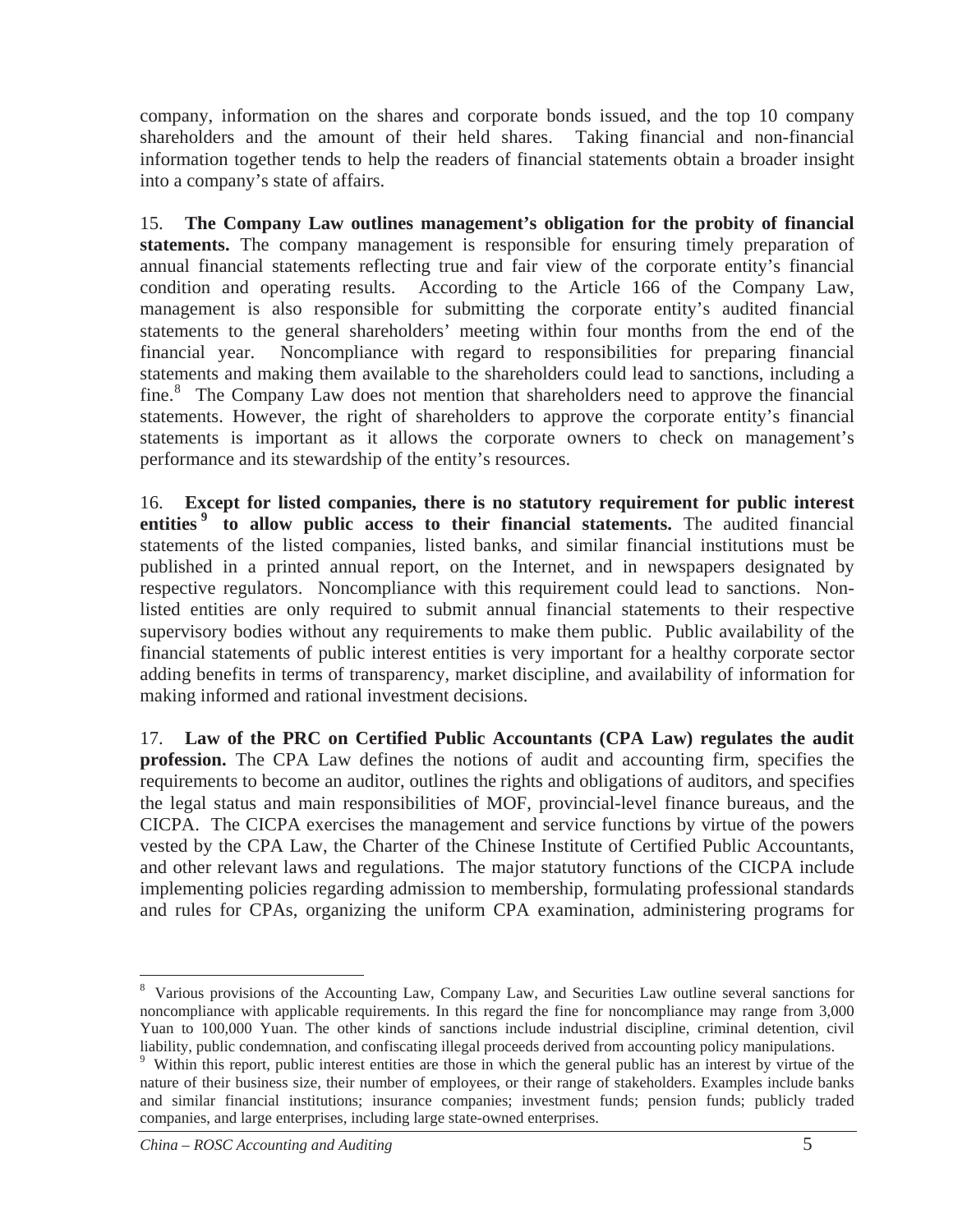members' professional development, ensuring adherence to professional ethics and standards, and taking disciplinary actions against erring members.

## 18. **In order to strengthen the quality of listed company audit, the MOF and CSRC require the auditors and accounting firms to meet some specific conditions:**

- The firm should have been in operation for more than 3 years.
- Over 50 percent of owners or partners have served this firm for more than 3 years.
- Employed at least 80 CPAs, of which at least 35 should have more than 5 years experience.
- The net assets are not less than CNY5.0 million for a limited liability firm and CNY3.0 million for a partnership.
- $\bullet$  The previous year revenue should be at least CNY16.0 million.
- Accumulated risk fund is more than  $CNY6.0$  million.
- No penalty or violation record imposed during the last 3 years.
- No fraudulent information appears in its application package.

19. **The MOF and CSRC require the engagement partner of a listed company auditor to be changed at least once in every five years.** Although the shareholders have the ultimate authority to hire or fire statutory auditors, in practice the decision to appoint or terminate auditors is mostly exercised by the board of directors. Consideration should be given to this issue by the relevant authorities taking into account the context of China. The statutory regulators, which include MOF, CSRC, China Insurance Regulatory Commission (CIRC), and China Banking Regulatory Commission (CBRC), require notification, together with justification, of any decision made to terminate an existing auditor. Nevertheless, the requirements of these regulators cannot be considered as substitute for a proper governance mechanism that can ensure the independence of external auditors for the benefit of stakeholders. Indeed, the law should clearly outline the grounds for termination of statutory auditors to augment the credibility of information contained in corporate financial statements.

20. **In line with international good practice, the Company Law and Securities Law provide for establishment of oversight within the company to explicitly monitor the independent audit process on behalf of shareholders.** Good corporate governance practice requires that audit committees oversee the appointment of auditors and their discharge of professional responsibilities, as well as establishing adequate financial control within the entity. The Company Law and the Securities Law require corporate entities to establish board of supervisors and audit committees in order to oversee whether the members of the board of directors' and statutory auditors discharge their mandated responsibilities.

21. **The MOF and CSRC require auditors to attend shareholders' general meeting.** In particular, this gives the opportunity for the minority shareholders to seek and obtain clarification from the auditor on issues of concern to them. However, there is need for effective monitoring as to whether, in practice, auditors are fulfilling this professional obligation. From various discussions, the ROSC team found that in some cases, representatives of both management and auditors are not aware of auditors' obligation to attend the shareholders' meeting.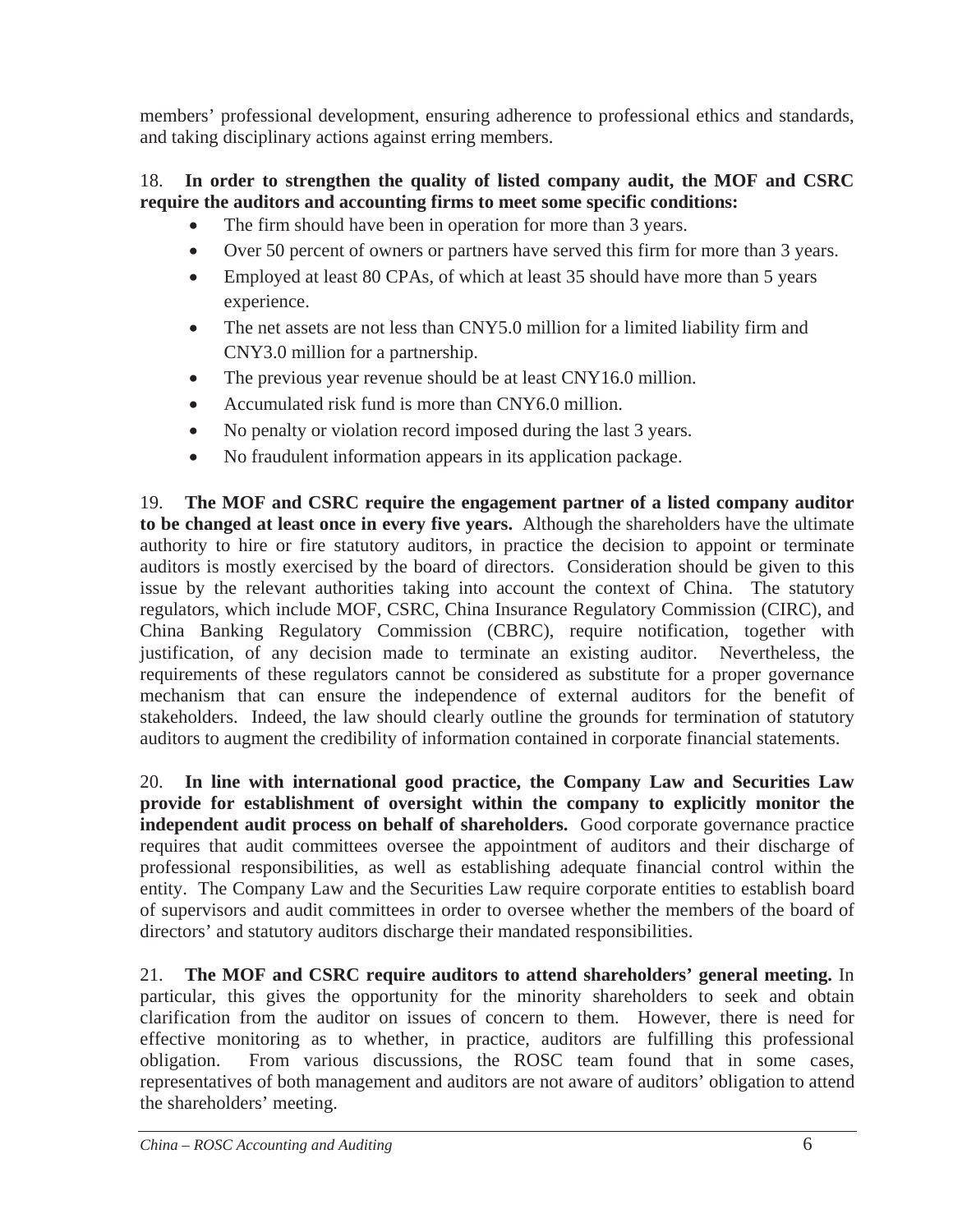22. **The CPA Law outlines auditors' obligations.** Chapter III of the CPA Law allows the statutory auditors to undertake audit and advisory services. The auditors have the right to express their independent opinion upon examining the financial statements. In this regard, they can ask for information and seek clarifications from corporate management in undertaking audit work. In line with International Federation of Accountants (IFAC) requirements concerning *conflict of interest*, the auditors are not allowed to provide various non-audit services to the audit clients.

23. **Article 23 and 24 of the CPA Law allow the accounting firms to be established as either a partnership or a limited liability company.** However, provision for establishing accounting firms as limited liability companies may constrain auditors' accountability to the clients since these accounting firms' liabilities are limited to the company's share capital. Generally, accounting firms are incorporated as a limited liability company with low share capital, which offers little protection to the claimants. The 6 largest accounting firms (in terms of revenue) in China, including members of international network accounting firms, are established as limited liability companies. In China, audit services are to be provided in the name of a firm. Individuals are not allowed to undertake audit services and issue audit reports in the name of individual auditors. The accounting firms must register with MOF or provincial finance bureau to work as statutory auditors.

24. **Auditors are subject to civil and criminal liability.** Auditors are liable for compensation of losses to their clients due to negligence in undertaking audit works and other related services. According to the CPA Law, accounting firms shall establish funds for professional liability or purchase a professional liability insurance policy, pursuant to the regulations promulgated by the Finance Department of the State Council. For noncompliance with mandated obligations in the context of an audit assignment, the auditors can face both administrative and other sanctions that could range from a fine of not less than one time and not more than five times the value of the income from that particular assignment, revocation of audit license, public condemnation, and imprisonment.

25. **The China Banking Regulatory Commission regulates the financial reporting of banks and similar financial institutions in China.** The disclosure requirements set by the CBRC are additional to those stipulated by the Accounting Law. It requires banking institutions to prepare their financial statements within four months after the financial year-end. It also prescribes disclosure requirements, primarily for prudential reporting, that each bank must follow. A MOF/CSRC-approved auditor must perform the audit of listed banks' financial statements whereas, for non-listed banks, any statutory auditor can perform the audit work. Before the audited financial statements are published, a tripartite meeting is held between the auditors, the bank, and the CBRC. Banks are obliged to submit monthly, quarterly, and audited annual financial statements to the CBRC. The CBRC has set up its own standard review procedures in order to determine whether the financial reporting of banks is adequate. The CBRC carries out both on-site and off-site supervision.

26. **Auditors are required to make independent evaluation of the internal control system and risk management of banks.** The CBRC requires statutory auditors, appointed by the banks, to evaluate the internal control system and risk management issues of banks. The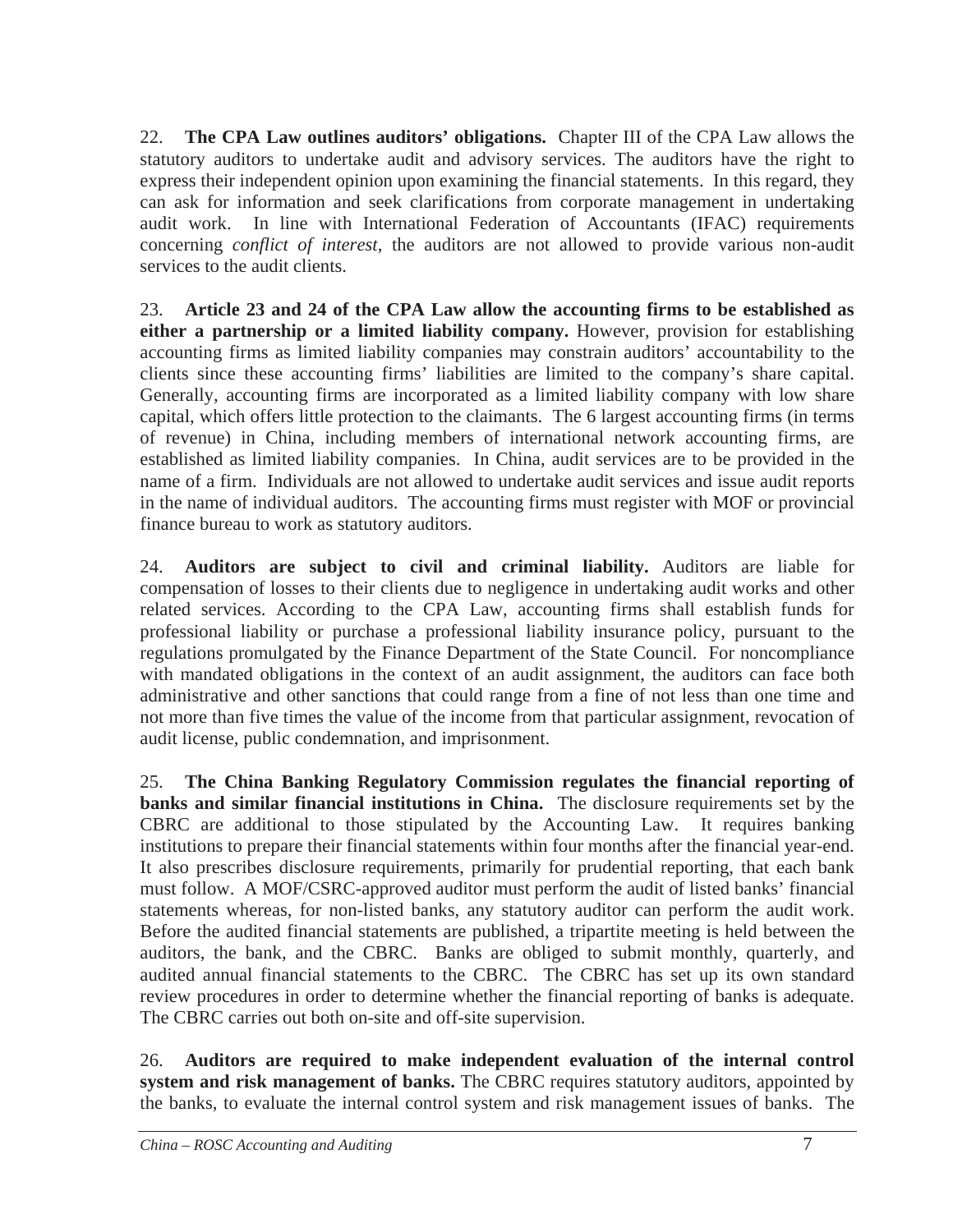evaluation report is appended to the annual report of the bank. The statutory auditors are obliged to report to the CBRC on any significant noncompliance with applicable standards and codes and any impact on the going concern of bank.

27. **The China Insurance Regulatory Commission regulates the financial reporting requirements of insurance companies.** The annual financial statements of insurance companies must be audited, and insurance companies are required to submit audited financial statements to the CIRC together with other reports as prescribed monthly, quarterly, and annually for prudential purposes. The audit of listed insurance companies must be performed by MOF and CSRC-approved auditors; however, there is no such requirement for the nonlisted insurance companies. The CIRC requires that the insurance companies' financial statements must be verified by external auditors with regard to material issues such as reinsurance activities, capital provisioning, liquidity, commissions, revenues, costs, profits, and profit distribution. Also, it is mandatory for the insurance companies to submit the audited solvency report to the CIRC annually.

28. **The stock exchange listing rules require all listed companies to present interim financial statements**. The listing rules require all listed companies to publish quarterly financial results, according to a prescribed format. These quarterly financial statements do not require auditing, but the annual financial statements are to be audited by the statutory auditors.

29. **Article 91 of the Chinese Constitution empowers the China National Audit Office (CNAO) to undertake audits of state-owned enterprises.** The CNAO is responsible for auditing assets, liability, income, and loss of state-owned enterprises; auditing the performance of state-owned enterprises on compliance with responsibilities regarding their financial condition and various financial activities; and providing guidance and supervision to the internal auditing. The government officials responsible for providing guidance on conducting state-owned enterprise audits largely lack exposure to relevant IFAC-issued accounting and auditing pronouncements. In addition to CNAO audit, the listed state-owned enterprises are subject to annual external audit by accounting firms.

### *The Profession*

30. **The audit profession is managed by the Chinese Institute of Certified Public Accountants and supervised by the Ministry of Finance.** The MOF supervisory oversight of the CICPA is exercised through issuing regulations and recommending senior officials to the CICPA Council.<sup>10</sup> Oversight for ensuring public interest is important for assuring that the quality assurance, investigation, and disciplinary systems are adequate to promote high-quality audits.

31. **The CICPA has more than 150,000 members and is a full member of the International Federation of Accountants.** The CICPA was established in 1988. It gained

<sup>&</sup>lt;sup>10</sup> According to the Article 4 of the CPA Law, CICPA is a civil society association. According to Article 5 of the CPA Law, the financial department under the State Council and the financial departments of the people's governments of provinces, autonomous regions, and municipalities directly under the Central Government shall supervise and guide the activities of certified public accountants, public accounting firms, and CICPA, including its branch offices.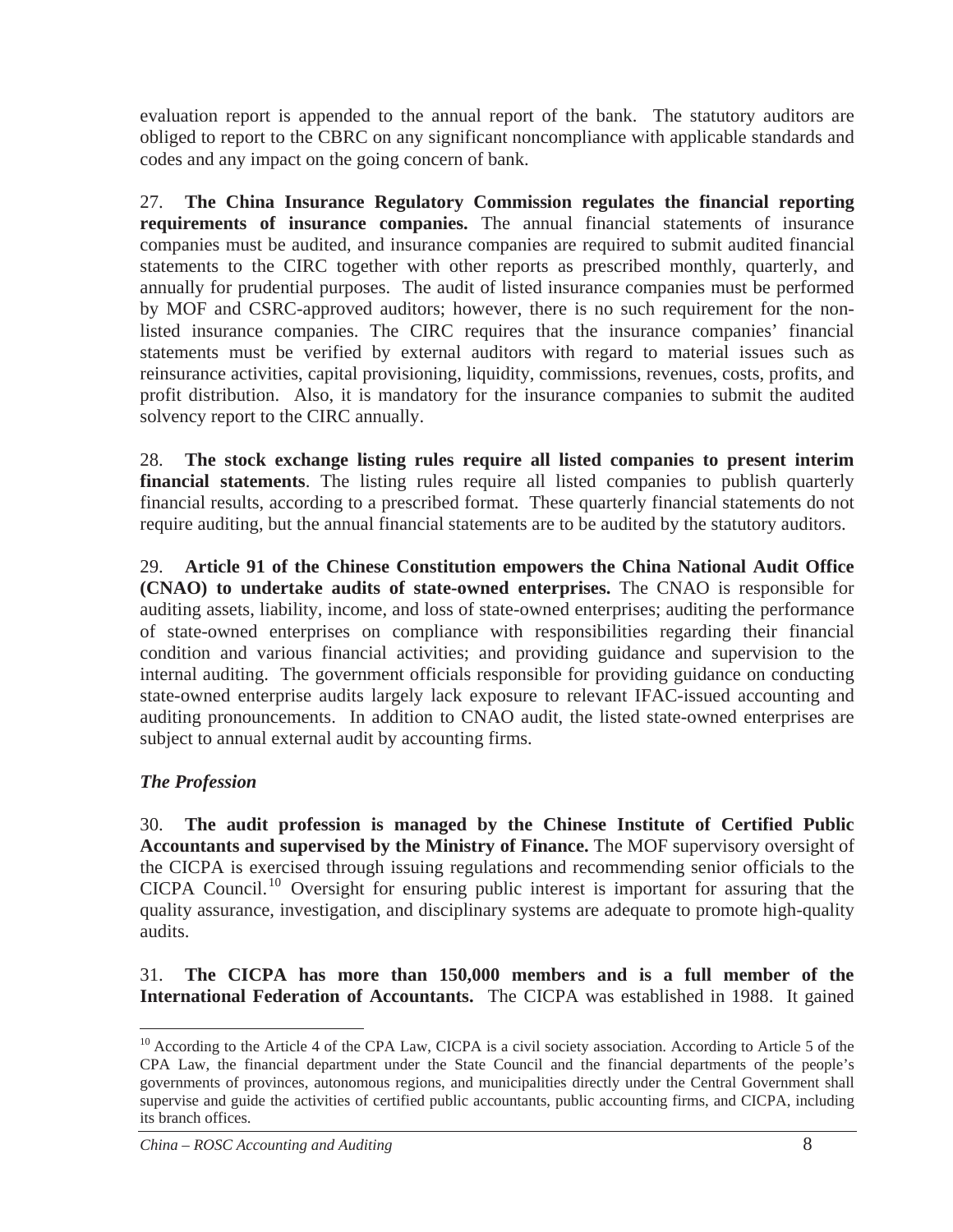full IFAC membership in 1997 with a commitment of compliance with the IFAC Statements of Membership Obligations. Among the CICPA membership, 88,000 are practicing auditors, and more than 70,000 are working as non-practicing professionals.<sup>11</sup> The CICPA performs all the functions of a modern professional accountancy body, including granting membership, formulating professional standards for its members, organizing CPA examination, organizing practice review of members, undertaking disciplinary actions against members for violating professional rules, organizing continuing professional development (CPD) programs, and representing the China CPAs in various forums.

32. **Minimum competency requirements for membership of the audit profession are determined by MOF.** The conditions for becoming an auditor include having passed the CPA examination set by the CICPA, followed by completion of 2 years of work experience; and having no criminal record and administrative punishment within the last 5 years and 2 years, respectively, from the date of registration. The provincial institutes of CPAs in different provinces, autonomous regions, or municipalities are responsible for the CPA registration with general guidance from the CICPA. The MOF inspects the locally administered registration process in order to ensure compliance with applicable rules. The CICPA also formulated a Code of Professional Ethics for its members, which converged with the IFAC's Code of Ethics for Professional Accountants.

33. **According to the legal requirements in China, only accounting firms can provide statutory audit services**. In order to be registered as an accounting firm, there must be at least two CPA-licensed partners. From this perspective, in order to develop the audit profession, the MOF has played an important role to facilitate merger of sole practitioners throughout the country. At present, there are more than 7,500 accounting firms involved in providing statutory audit services in China. Members of the international networks of accounting firms are among the 60 firms eligible to undertake audits of listed companies in China. Most of these firms provide audit services to the banks and insurance companies in the country. Mostly major accounting firms (both local and internationally affiliated firms) in China audit the listed companies. The small and medium-sized accounting firms perform bookkeeping services, capital verification, and audits for smaller companies.

34. **China has strategized the development of 10 big accounting firms capable of providing a full range of accounting and audit-related services on a global scale.** As part of the overall strategy for improving the audit profession, the Chinese Government will develop 200 better managed medium-size accounting firms in China within the next 5years. These 200 accounting firms will focus on providing high quality value-added services to listedcompanies and large/medium-size enterprises and public entities. In addition, 10 large and competitive accounting firms will be supported to become international with the capability of serving the needs of the Chinese enterprises going global, and providing the full range of services to globally operating Chinese enterprises. The objective focuses on optimizing accounting firm's scale and structure, implementing the talent strategy,  $\frac{12}{2}$  and enhancing the professional competence of CPAs.

 $11$  Most of these non-practicing professionals work as corporate accountants.

<sup>&</sup>lt;sup>12</sup> Paragraph 41 of this report describes the Leading Accountant Talent Project.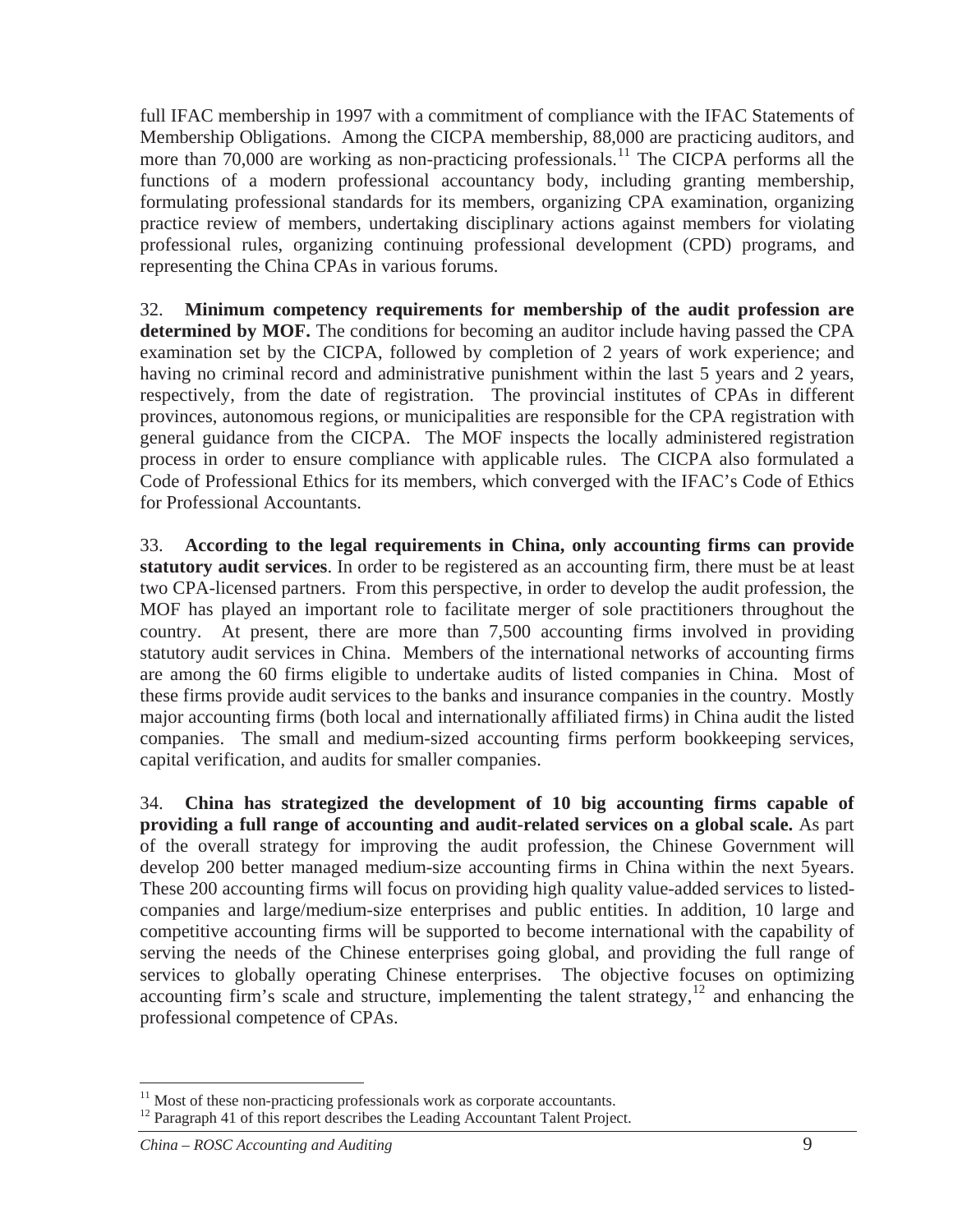## *Professional Education and Training*

35. In discussion with the ROSC team, many stakeholders expressed concern that new accountancy professionals lack adequate exposure to the practical application of accounting standards, appropriate level of communication skills, and aptitude in forming judgment in applying accounting policies concerning complex recognition and measurement issues. These stakeholders believe that university graduates do not have adequate levels of practical knowledge and are not prepared to deal with the challenges of discharging their professional responsibilities. In most cases, the employers have to spend substantial amount of time and resources to train newly hired accountants to begin their assigned jobs.

36. **The quality of academic education in accounting widely varies among universities.**  Only a handful of universities in major cities in China have developed internationally comparable curriculum and teaching arrangements. The universities in remote provinces suffer from the scarcity of well-trained teaching staff. Moreover, Chinese universities have not made an effort to harmonize accounting curricula and establish common minimum requirements for type and content of courses on accounting and auditing. The accounting curricula do not adequately focus on practical application aspects of accounting and auditing standards. Textbooks from the United States are widely used in accounting programs. Textbooks from United Kingdom, Australia, and Canada are also used. Specifically, in the case of using United States textbooks, the students are confronted with the challenges of understanding the accounting environment in the United States. Under such circumstances, the students need help from well-trained and highly knowledgeable teachers. This kind of teachers is not available in many universities. Most of the local accounting textbooks lack adequate focus on international dimensions of accounting and auditing. Some universities' curricula integrate Chinese accounting and auditing standards by launching a major focus on the CPA examination. However, the capacity of academic institutions to teach the practical implications of these standards remains a concern.

37. **The professional accounting curriculum covers important content requirements of International Education Standards (IES).** In 2009 the CPA curriculum has been restructured into a Professional Stage and an Advanced Stage with the incorporation of a new subject – Corporate Strategies and Risk Management – into the Professional Stage. The Professional Stage covers the following subjects:

- $\bullet$  Accounting,
- $\bullet$  Auditing,
- Financial and Cost Management,
- $\bullet$  Economic Law,
- Taxation Law, and
- Corporate Strategies and Risk Management.

The Advanced Stage examination requires candidates to apply knowledge to practical situations. It addresses professional and legal knowledge, professional values, ethics and attitudes, intellectual ability, and inter-personal communication and managerial skills.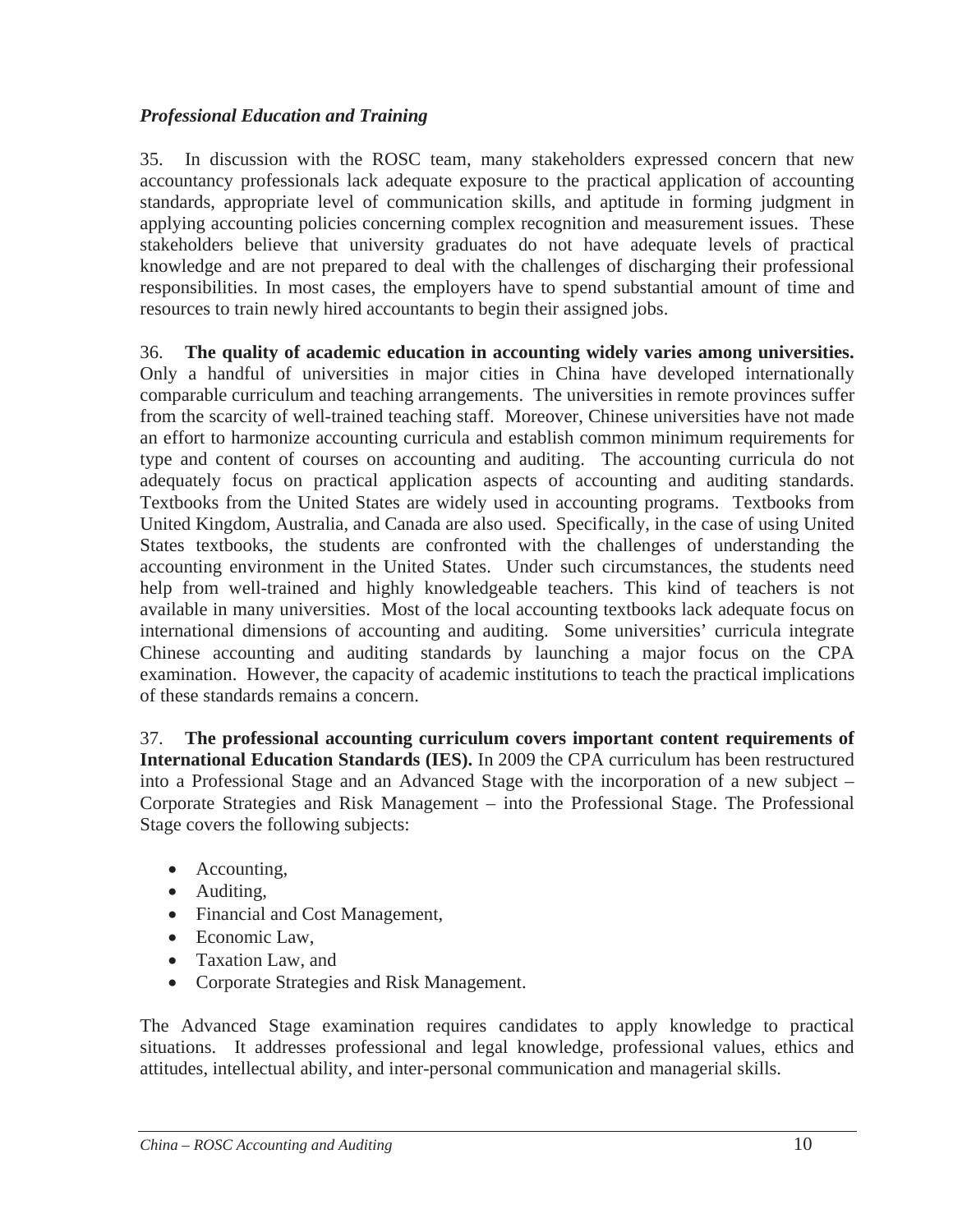38. **The MOF-administered examination for accountants largely satisfies the requirements of IES 6,** *Assessment of Professional Capabilities and Competence***.** Accountants, aspiring either to work as corporate accountants or provide accounting services to the public must pass the MOF-administered examination. This examination is different from the examination, set by the CICPA. The CICPA examination is designed for aspiring auditors; however, those who pass this examination can also work as corporate accountants. The MOFadministered examination has two components – *Accounting Qualification Examination* and *Accounting Professional and Technical Qualification Examination*. In order to be qualified to provide any kind of professional accounting services (not audit services) in China, a person needs to pass the Accounting Qualification Examination. This examination focuses on financial regulation and professional ethics, basic accounting, and computerized accounting. The Accounting Professional and Technical Qualification Examination is a higher-level comprehensive evaluation system. It comprises three-level examinations (junior, middle and senior). The MOF-administered examination system largely appears to test underpinning theoretical knowledge and its practical application, including the judgments to be exercised by accountants in real life circumstances as per IFAC requirements.<sup>13</sup> Given the fast-growing private sector in China, there is a clear need of accounting technicians in addition to skilled preparers and auditors. The ROSC team views that the MOF-administered examination is useful to encourage growth of the broader profession to ensure that the number of skilled technicians and professional accountants is established to meet market demands.

39. **Practicing CPAs are required to participate in a CPD program for a total of 80 hours within 2 years, with a minimum of 30 hours each year.** The MOF-qualified accountants are required to have 24 hours of CPD each year. The CICPA, local CPA associations, professional training institutions, and large accounting firms offer various types of CPD programs. The CICPA has been making efforts to improve the quality of the CPD programs, and such efforts need to continue. The CPD programs should focus more on practical implementation aspects of applicable accounting and auditing standards so as to develop and maintain sufficient knowledge and professional skills with regard to modern accounting and auditing practices in the accountancy profession.

40. **The National Accounting Institute (NAI) is making arduous efforts to provide highquality CPD program in China.** The Chinese Government established NAIs in Beijing, Shanghai, and Xiamen. The major participants of the NAI program include senior financial managers of state-owned enterprises and medium-size enterprises and CPAs. The NAIdelivered program is better organized compared to many other providers. However, the content and delivery of the program need to be more focused on emerging international developments in accounting and auditing standards. The case studies developed by NAI illustrating the China-specific contexts are certainly a move in the right direction. The CICPA conducts teaching quality checks for the training programs offered by the NIA. Local CPA associations carry out inspection on the quality of training provided by the accounting firms.

### 41. **The Government-sponsored Leading Accounting Talent Project aims to develop professionally qualified accountants capable of facing challenges of internationalization**

<sup>&</sup>lt;sup>13</sup> IFAC IES 6, *Assessment of Professional Capabilities and Competence*, states that the examination should "require a significant portion of the candidate's responses to be recorded form" and "cover a sufficient amount of the whole range of professional knowledge, professional skills, and professional values and attitudes."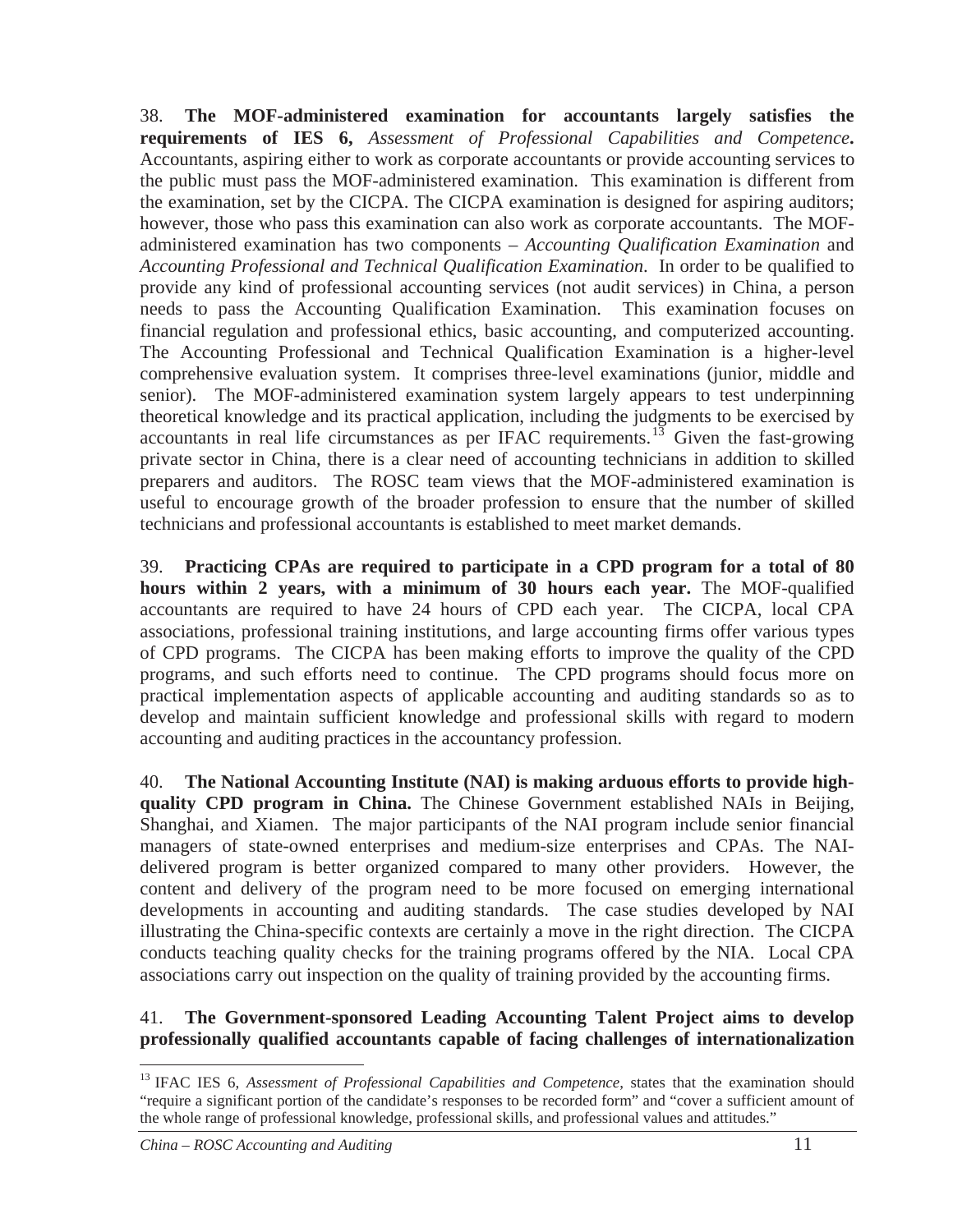**of accounting and reporting practices.** In 2007, the MOF launched this 10-year plan for creating 1,000 leading accounting talents in China. The candidates are selected from both public and private sector entities and with strong track records in business and management. The training focuses on applicable accounting and auditing standards, professional challenges and values, and international dimension of accounting and auditing practices. The project participants will have a professional attachment with reputable institutions and professional bodies overseas.

### *Setting Accounting and Auditing Standards*

42. **The Chinese Accounting Standards (CAS) and the Chinese Standards on Auditing**  (CSA) **are issued by the Ministry of Finance**. Under legal mandate, the MOF issues accounting and auditing standards and related regulations.

43. **China has established an Accounting Standards Committee composed of representatives from key stakeholders, providing a good platform for development and implementation of the accounting standards.** The MOF established the China Accounting Standards Committee (CASC) in 1998. The CASC mainly provides advice on the overall planning, structure, and development of accounting standards; selection of accounting policies; and implementation of accounting standards. In 2003, the CASC was reorganized. The reorganized CASC comprises 26 members appointed by the MOF, drawn from relevant government agencies, academia, professional accounting organizations, and business community. The reorganized CASC has three professional committees: Professional Committee on Accounting Theory, Professional Committee on Accounting Standards for Business Enterprises, and Professional Committee on Accounting for Government and Nonprofit Organizations.<sup>14</sup>

44. **In conformity with international good practice, accounting standards setting follows a due process.** The process of setting standards involves the following steps:

- *Initiating a new project*. The Accounting Department of MOF initiates a new project for developing a particular accounting standard based on China's economic development need and seeks comments from the members of the CASC and other related parties. Upon receipt of the comments, the Accounting Department develops a proposal for setting the new standard.
- *Drafting the exposure draft*. The Accounting Department constitutes a team to prepare an exposure draft based on the proposal for setting the new standard. The exposure draft is submitted to the CASC for their comments.
- *Soliciting public comments*. Once the exposure draft is approved, the Accounting Department seeks comments from interested parties by publishing the exposure draft on the CASC website and through other major media.

The current Secretary General of CASC is a Vice Minister for Finance. The secretariat of the CASC is located in the Accounting Regulatory Department of MOF. The Director General of this department also serves as the Director of the CASC secretariat.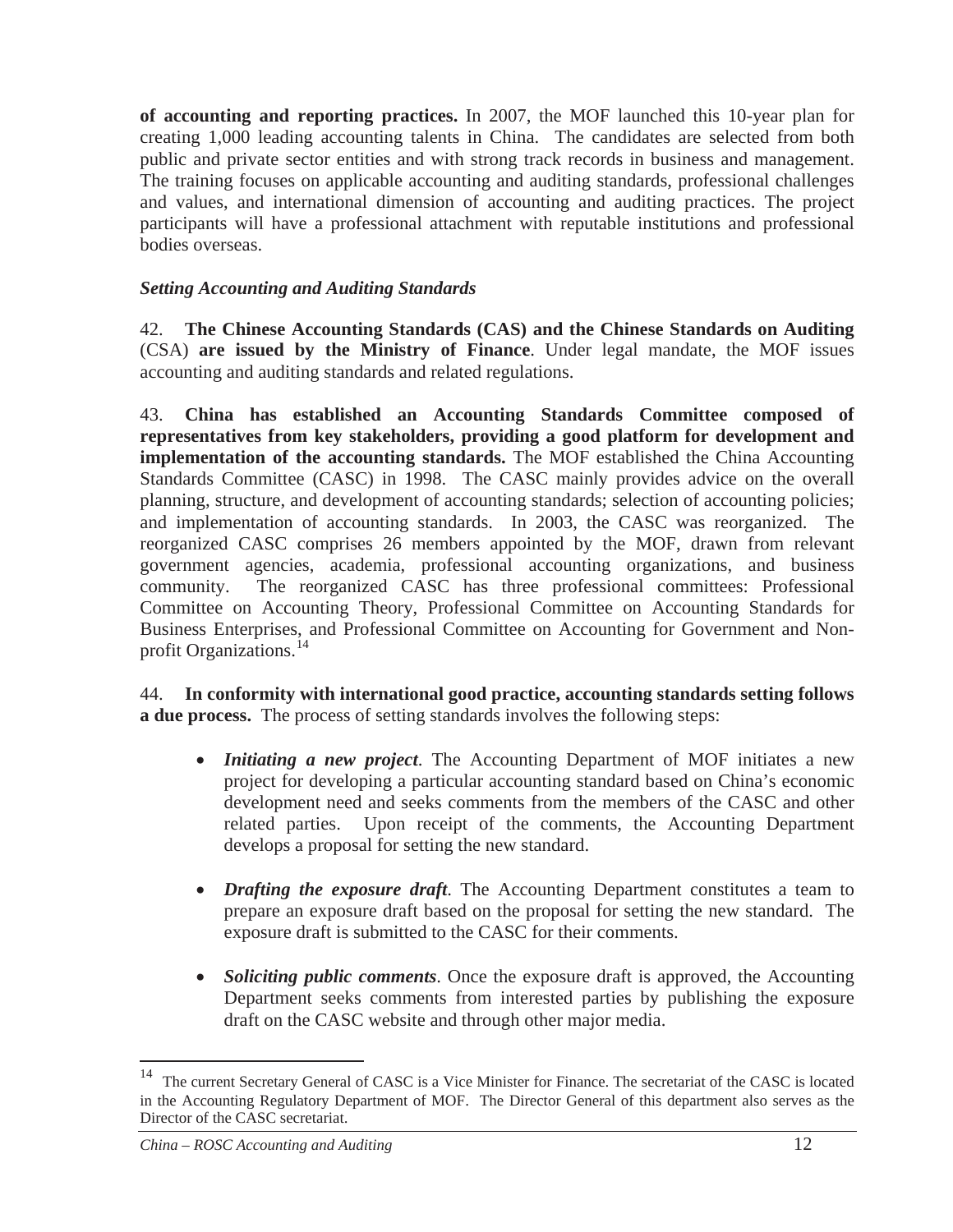• *Preparation of final draft*. The drafting team revises the draft standard based on the comments received and prepares the final draft for the CASC. After reviewing the draft, the CASC submits the standard to the MOF for approval and issuance.

During the period between 2005 and 2007, the MOF organized a series of training programs and workshops in order to deepen the understanding of the CAS. The target audiences for these programs were listed companies, statutory regulators, and members of academia. In addition, the CASC has established a Working Group of Experts on implementation of CAS, drawing membership from CSRC, CBRC, CIRC, the State-owned Assets Supervision and Administration Commission (SASAC), and State Administration of Taxation (STA). This Working Group provides its opinion on material issues encountered during the implementation of CAS.

45. **The strategy for convergence of the Chinese Accounting Standards for Business Enterprises with IFRS was put in place in 2005**. The MOF developed IFRS-comparable Chinese ASBE system consisting of a Basic Standard, 38 Specific Standards, and Implementation Guidance. The Chinese ASBE system was enacted on February 15, 2006.<sup>15</sup> The CASC members and technical experts of the International Accounting Standards Board (IASB), following an analysis of the various aspects of comparability between CAS and IFRS, came to an agreement on the Chinese convergence strategy. On November 8, 2005, the CASC and the IASB signed a joint statement on the convergence of CAS and IFRS.<sup>16</sup>

46. **A new full convergence strategy has been developed.** In response to the call from the G20 and Financial Stability Board (FSB) on establishing global uniform accounting standards, the MOF has prepared a roadmap for full convergence of CAS with IFRS. As the IASB has planned to complete some major revisions of existing standards by 2011, the timing of full convergence of CAS with IFRS has been planned to align with that date. The MOF has a plan to start revision of CAS at the beginning of 2010 and expects to complete the revisions by end-2011. Implementation of the revised CAS in all large and medium-sized enterprises will start at the beginning of 2012. The composition of the revised accounting standards will include – basic standard, specific accounting standards, and implementation guidance. The basic standard will remain unchanged, and relevant parts of the specific accounting standards will be updated. The new convergence strategy is presented in details in the Appendix to this report.

#### 47. **The Ministry of Finance has issued a separate standard for small-size enterprises, outlining simplified financial reporting requirements.** In April 2004, the MOF issued the

<sup>&</sup>lt;sup>15</sup> ASBE and CAS are used interchangeably.

<sup>&</sup>lt;sup>16</sup> The joint statement showed the following consensus: (a) China stated that convergence is one of the fundamental goals of the country's standard-setting program, with the intention that an enterprise's financial statements prepared under CAS should be same as its financial statements prepared under IFRS. It was further stated that the convergence process should be decided by China. (b) China's accounting standards system for business enterprises is being developed with a view to achieving convergence with IFRS. The two parties acknowledged that differences between CAS and IFRS exist at the present time in a limited number of areas, including reversal of impairment losses, disclosure of related party relationships, and transactions. (c) The IASB identified a number of accounting issues for which China, because of its unique circumstances and environment, could be particularly helpful to the IASB in finding high-quality solutions for IFRS. These include disclosure of related party transactions, fair value measurements, and business combinations of entities under common control.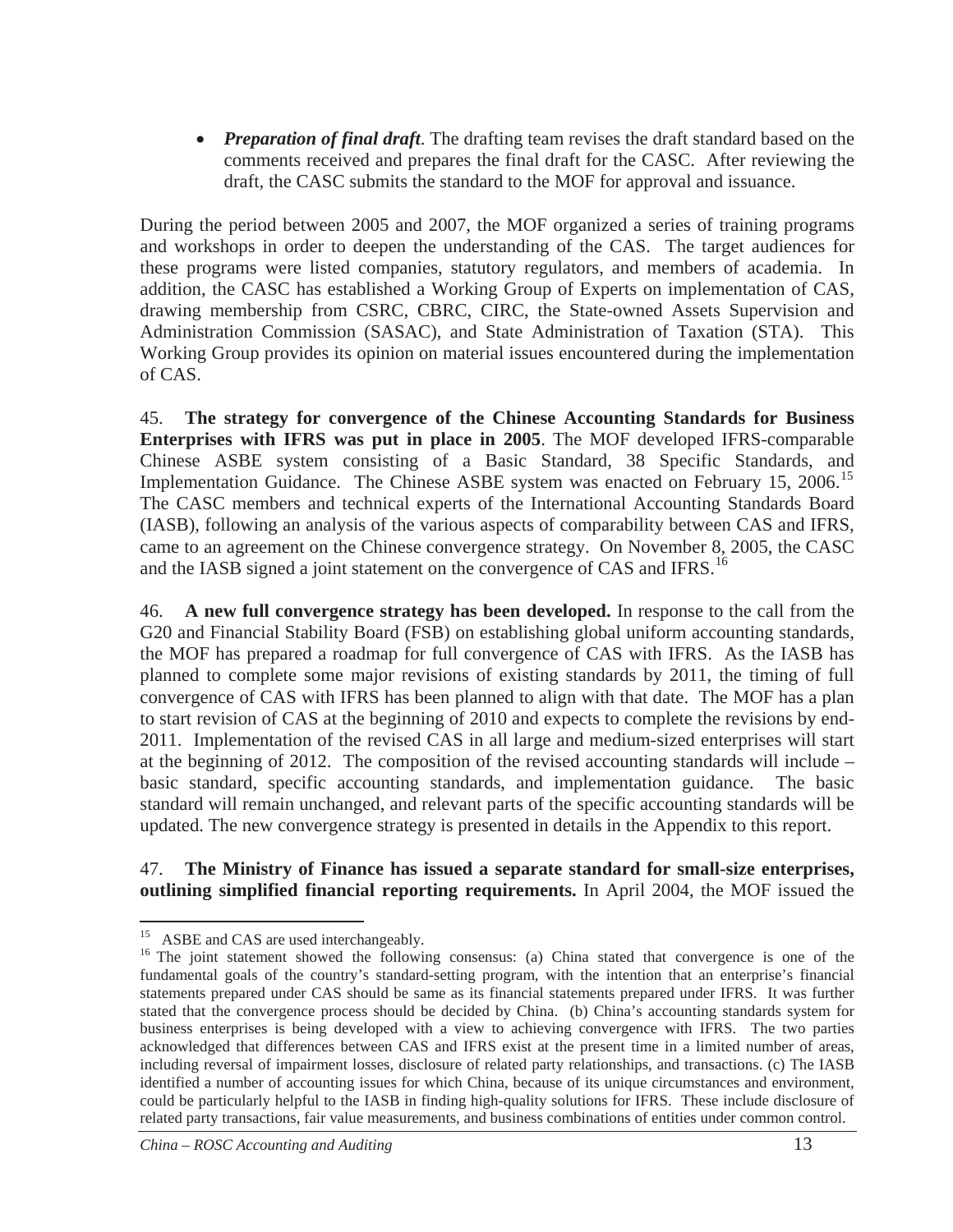Accounting System for Small Enterprises (ASSE), which has been effective since January 1, 2005. Small enterprises may choose to follow ASSE or CAS. However, if a small enterprise is a subsidiary company and if its parent company follows CAS, then the particular small enterprise is also required to comply with CAS. For many small enterprises, compliance with financial reporting requirements is a challenge. Moreover, external demand for the financial information from these enterprises is often limited to tax authorities. The simplification introduced by the ASSE is more responsive to the smaller size, simpler transactions and narrower range of stakeholders of the small enterprises. This is a praiseworthy step taken by the MOF, which is worth considering by the developing and emerging market economies.

48. **The Ministry of Finance has issued 48 auditing standards, developed by the China Auditing Standards Board (CASB) of CICPA**. The CASB, established as an advisory group in 1995 and reorganized as a board in 2005 within CICPA, includes experts from relevant government departments, accounting firms, research institutes, and universities. Following a due process similar to the accounting standards setting (as described in paragraph 44) and in conformance with international good practice, the CASB develops draft standards on auditing for MOF approval. The Chinese Standards on Auditing are largely comparable to IAASBissued ISA. However, there are two additional CSAs – verification of capital contribution and communication between predecessor and successor CPAs – for which there are no equivalent ISAs. Verification of capital contribution in equity joint ventures forms an important practice area of Chinese CPAs; in the past, several cases involving fictitious verification reports by accounting firms have raised serious concerns over the work of auditors.<sup>17</sup> The Government has now made the verification of capital contribution a statutory audit requirement through the promulgation of various laws and regulations and has made it clear that an untruthful certificate by an auditor is a criminal offence.<sup>18</sup> Communication between predecessor and successor CPAs was adopted for ensuring independence of auditors in situations where Chinese companies frequently change statutory accounting firms. The ISA does not include any such equivalent standard, but related requirements can be found in the IFAC Professional Code of Ethics for Professional Accountants issued by the International Ethics Standards Board for Accountants (IESBA).

49. **The MOF and CICPA issue implementation guidance on CAS and CSA.** Despite the good practice, these guidance notes need to be expanded further in order to be fully equivalent to the implementation guidance on IFRS and ISA, which inform and illustrate with comprehensive examples and contextual situations to help fully understand the application of each standard. Detailed implementation guidance reduces the knowledge gap among preparers and auditors of financial statements. Consequently, it raises a possibility of applying the standards consistently and minimizing the compliance gaps between applicable requirements and actual practices.

50. **The financial sector regulators issue prudential regulations that may have some impact on preparation of general purpose financial statements.** In terms of practical application, the CBRC and CIRC issue prudential requirements. The differences between

<sup>17</sup> Tang, Y.W., Chow, L.M., and Cooper, B.J., *Accounting and Finance in China: A Review of Current Practice* (Hong Kong: Sweet and Maxwell, 2000).

 $18$  Lin, K.Z., and Chan, K.H., "Auditing Standards in China – A Comparative Analysis with Relevant International Standards and Guidelines", *The International Journal of Accounting*, Vol. 35, No. 4, pp. 559 -77, 2000.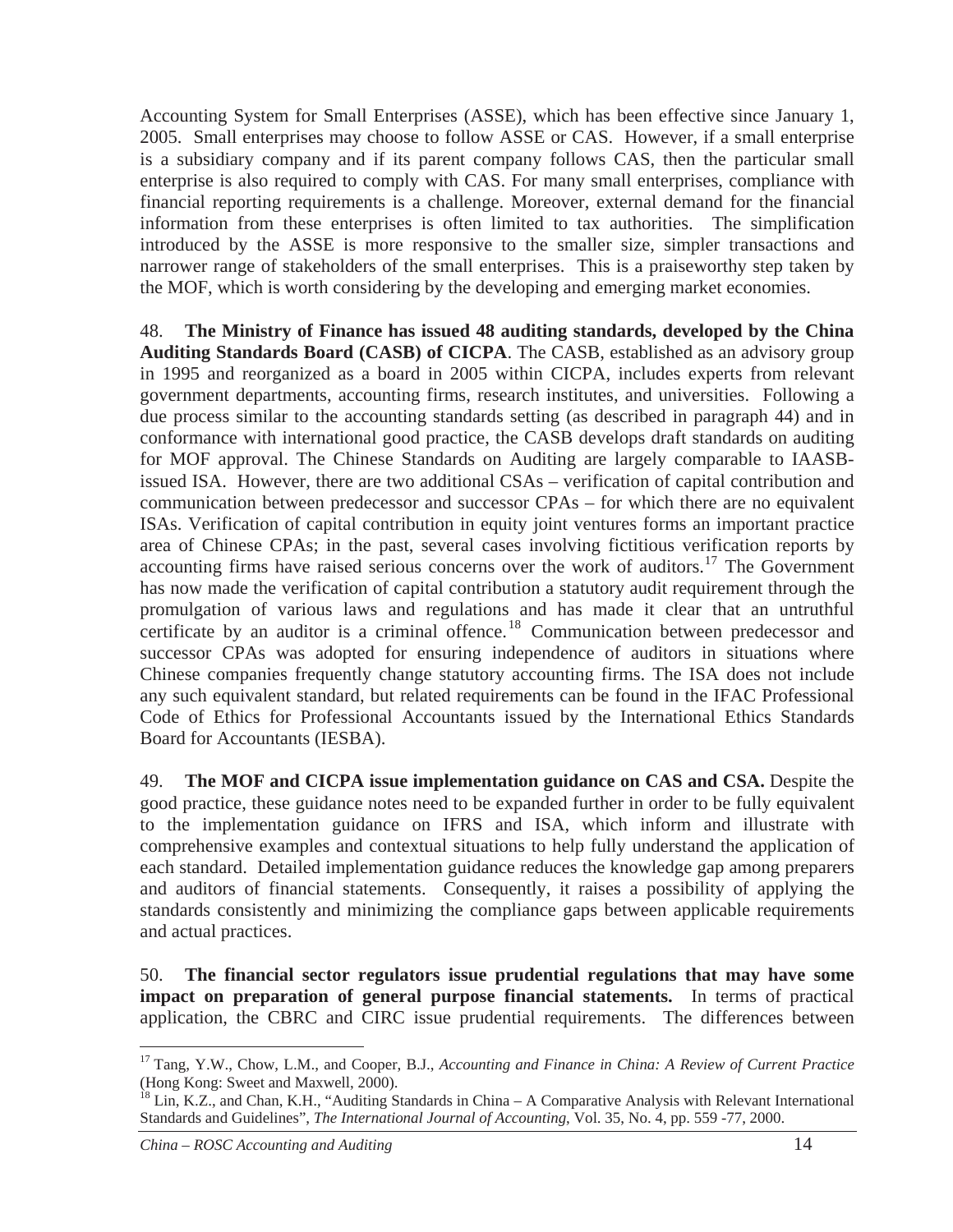prudential reporting requirements and general purpose financial reporting requirements arise in the banking and insurance sectors, for instance in loan-loss provisioning of banks and calculation of technical reserves in the insurance companies. In some cases, such differences may lead to inconsistencies in application of accounting regulations across banks and insurance companies.

51. **Chinese Accounting Standards are recognized as applicable financial reporting standards in various jurisdictions outside China.** On December 12, 2008, the European Union (EU) issued relevant decrees deciding that, during the transitional period between 2009 and 2011, the Chinese enterprises that are listed in stock exchanges of EU member countries may prepare financial statements in accordance with the Chinese Accounting Standards. The Hong Kong Institute of Certified Public Accountants (HKICPA) signed a joint statement with the CASC on December 6, 2007, recognizing equivalence of CASC and the applicable accounting standards in Hong Kong. It is worth mentioning that full IFRS is the applicable accounting standards in Hong Kong.

52. **The MOF has been translating annual bound volumes of International Accounting Standards and International Financial Reporting Standards since 1980s.** These translated standards are used as reference for the development of CAS. The International Accounting Standards Committee (IASC) Foundation recognizes the Chinese edition of IFRS as an official translated publication of IASB. The Chinese-language IFRS is very helpful for the students, teachers, and professionals to have access to the internationally accepted accounting standards.

53. **Arrangements have been put in place for convergence of CSA with ISA.** In 2005, the China Auditing Standards Board signed a memorandum of understanding with the IAASB for achieving convergence with ISA. In this respect, China has already made significant progress. Also, on December 6, 2007, the CASB and HKICPA signed a joint declaration on the convergence of CSAs and Hong Kong Auditing Standards. The CASB is currently working to produce exposure drafts on updated CSA for public comments. The CICPA has planned to update the CSA with ISA for achieving full convergence by October 2010.

### *Ensuring Compliance with Accounting and Auditing Standards*

54. **The MOF took various preparatory steps to support ASBE implementation.** In July 2006, MOF launched a nationwide training campaign on the new standards, engaging listed companies, accounting firms that are licensed to provide audit services to the listed companies, accounting academics in higher educational institutions, and relevant regulatory authorities. The training programs focused on practical implementation issues and interpretations of ASBE. More than 10,000 trainees took part in these training programs. At the same time, MOF experts conducted on-site studies in listed companies to identify possible problems of implementation and to determine necessary actions for overcoming those problems.

55. **The MOF, in collaboration with the relevant regulatory agencies, closely monitored implementation of the ASBE**. The MOF and CASC, assisted by experts from CSRC, CBRC, CIRC, SASAC, and other groups established the Expert Working Group on ASBE Implementation to give advice on emerging issues concerning implementation of the standards. At the same time, through the accounting regulatory bodies of the financial sector in provinces,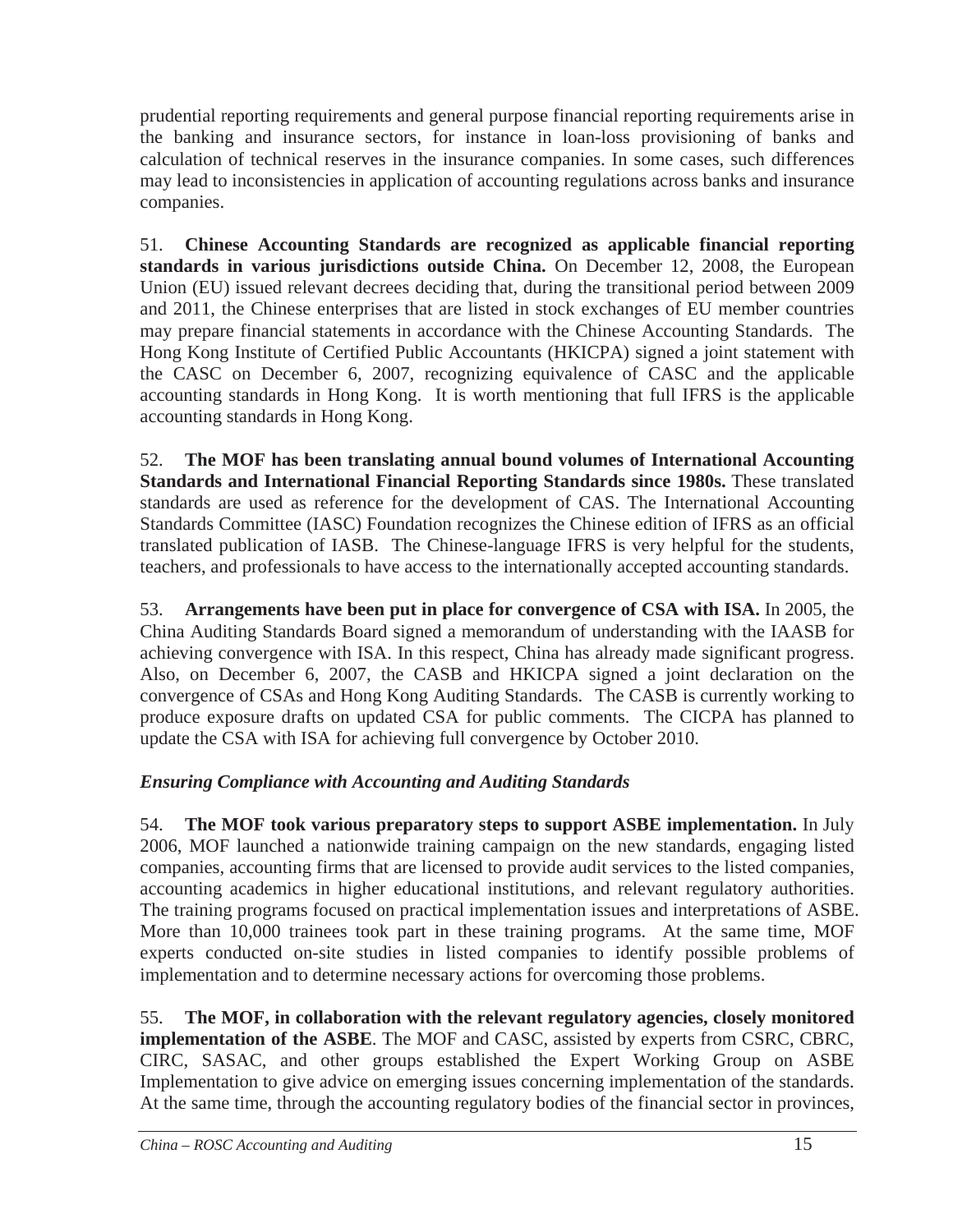autonomous regions, and municipalities, MOF put in place a real-time feedback mechanism in order to detect and resolve the ASBE-implementation problems. The MOF also established a coordination group comprising members from standard setting bodies, securities market regulators, accounting regulatory and inspection bodies, CICPA, and other departments to determine noncompliance with ASBE requirements in corporate financial statements. This helps in monitoring and enforcing the new accounting standards in China.

56. **In order to support implementation of the new CAS, MOF has developed a standardized internal control system for enterprises.** In July 2006, MOF together with CSRC, CNAO, CBRC, and CIRC launched the China Internal Control Standards Committee (CICSC) to jointly promote the standard system of internal control in China. In June 2008, MOF with another four ministries and commissions jointly issued the *Basic Standard for Enterprise Internal Control* and concurrently issued internal control evaluation guidelines, 22 guidelines on internal control application, and draft supporting guidelines.

57. **The MOF Supervision and Inspection Bureau conducts review of company financial statements and practice review of the accounting firms and CPAs.** In this regard, a working arrangement has been developed with the accredited agencies of MOF in provinces and provincial financial bodies. On the basis of the results of audit practice reviews, 60 accounting firms have been licensed to provide audit services to listed companies. Each of the accounting firms is subjected to practice review once in a three-year period. The practice review conducted by the MOF Supervision and Inspection Bureau covers internal risk control, compensation system, audit practice quality, and other related aspects. When infractions are found, the MOF and provincial financial bodies determine the appropriate sanctions ranging from warning, fines, penalties, temporary suspension of audit practice, and up to withdrawal of practice license.

58. **The CSRC has instituted forward-looking arrangements to enforce financial reporting requirements by listed companies.** The CSRC reviews corporate financial statements of listed companies for the purpose of monitoring and enforcement of applicable standards. In addition, CSRC undertakes the review of audit practice. Out of 60 licensed accounting firms that are eligible to audit listed companies, more than 50 percent of these firms were reviewed by the CSRC at the end of 2008. According to the CSRC plan, these licensed accounting firms will be reviewed at least once in every three years. In conducting the accounting firm review, when necessary, the CSRC contracts with technical experts from other accounting firms. The CSRC focuses on internal quality assurance systems and auditors' compliance with applicable standards. The CSRC has established a 'professional integrity and ethical track record system' in its review process. It records basic information of the accounting firm, inspection results, and any penalties imposed. There are instances when CSRC has initiated administrative sanctions against statutory auditors for their wrong doings. Based on the review results, the MOF and CSRC re-assess the qualification of accounting firms on providing statutory audit services to listed companies. The review results are shared with the CICPA along with recommendation for action based on the nature of infraction.

59. **There is a need for improving oversight of the quality of financial reporting and auditing of non-listed public interest entities.** Although these entities are regulated by their relevant government authorities, scrutiny over the quality of their financial statements and/or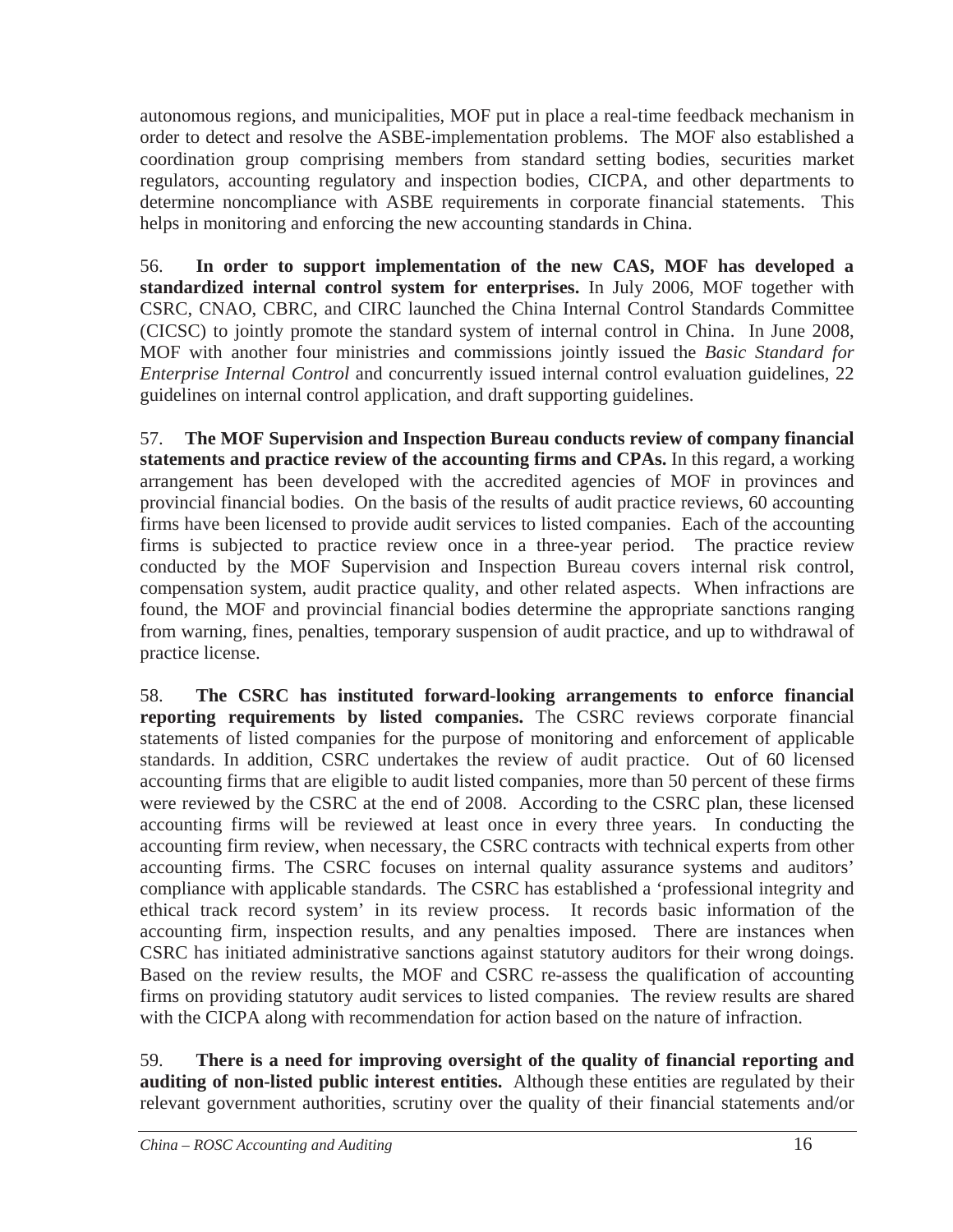their accounting firms is not as robust as those of listed enterprises. The absence or weakness in monitoring and enforcement of financial reporting requirements for public interest entities poses a significant threat in ensuring good governance and developing a sound financial system in a country. Many of the non-listed entities in both financial and non-financial sectors in China, including state-owned enterprises and credit cooperatives, have significant public interest. However, their accounting and auditing activities are not subject to strong monitoring and enforcement, as in the case of listed companies. As a result, economic decisions regarding those entities might end up not being based on credible financial information. In the financial sector, it is unclear what sanctions could be imposed if non-listed banks and the credit cooperatives do not fully comply with applicable accounting and financial reporting requirements. Given the public sensitivity of these entities, the concerned authorities might wish to review this area and consider putting in place appropriate arrangements while taking into account the Chinese realities and circumstances.

60. **The CBRC needs to have a mechanism to regularly review the general purpose financial statements of banks and other financial institutions to ensure compliance with the financial reporting requirements.** The CBRC enforcement actions are mostly limited to specific problematic cases, either raised by the statutory auditors or any other regulators like CSRC, or as a by-product of monitoring and enforcing prudential regulations. The CBRC primarily relies on examination of prudential reports and their own investigations. Since the prudential norms set by the CBRC generally address risk issues and prudential capital adequacy, both off-site and on-site supervisors give priority to checking the compliance with these requirements during their examinations.

61. **The CNAO has the power to impose administrative punishments for violating the financial management and reporting rules by state-owned enterprises**. In order to discharge this responsibility more effectively, the CNAO needs to have adequate number of technically qualified people who can review the financial statements and identify accounting and auditing noncompliance with respect to international good practice.

62. **The stock exchanges' monitoring and enforcing mechanism regarding financial reporting and disclosure requirements needs further improvement.** The stock exchanges work in collaboration with the CSRC and its local resident offices. Sanctions for significant noncompliance by the listed companies are carried out by the CSRC. The Shanghai and Shenzhen Stock Exchanges, as part of monitoring compliance with the listing rules, review financial statements filed by the listed companies. The listed companies use the XBRL system for filing financial statements. In the recent past, the stock exchange reviewers have identified manipulations with regard to accounting estimates in various companies. However, due to shortage of highly skilled human resources, the stock exchanges find it difficult to efficiently conduct financial statement reviews. Most common sanction for noncompliance is in form of a warning letter. If significant noncompliance is found, the issuer is asked to make corrections and re-issue the financial statements.

63. **The CICPA conducts auditors practice review.** Based on review results, the CICPA has taken some punitive measures against auditors for their noncompliance with applicable standards and requirements. The CICPA has two committees – disciplinary committee and complaints committee – to deal with any infractions detected through the review. The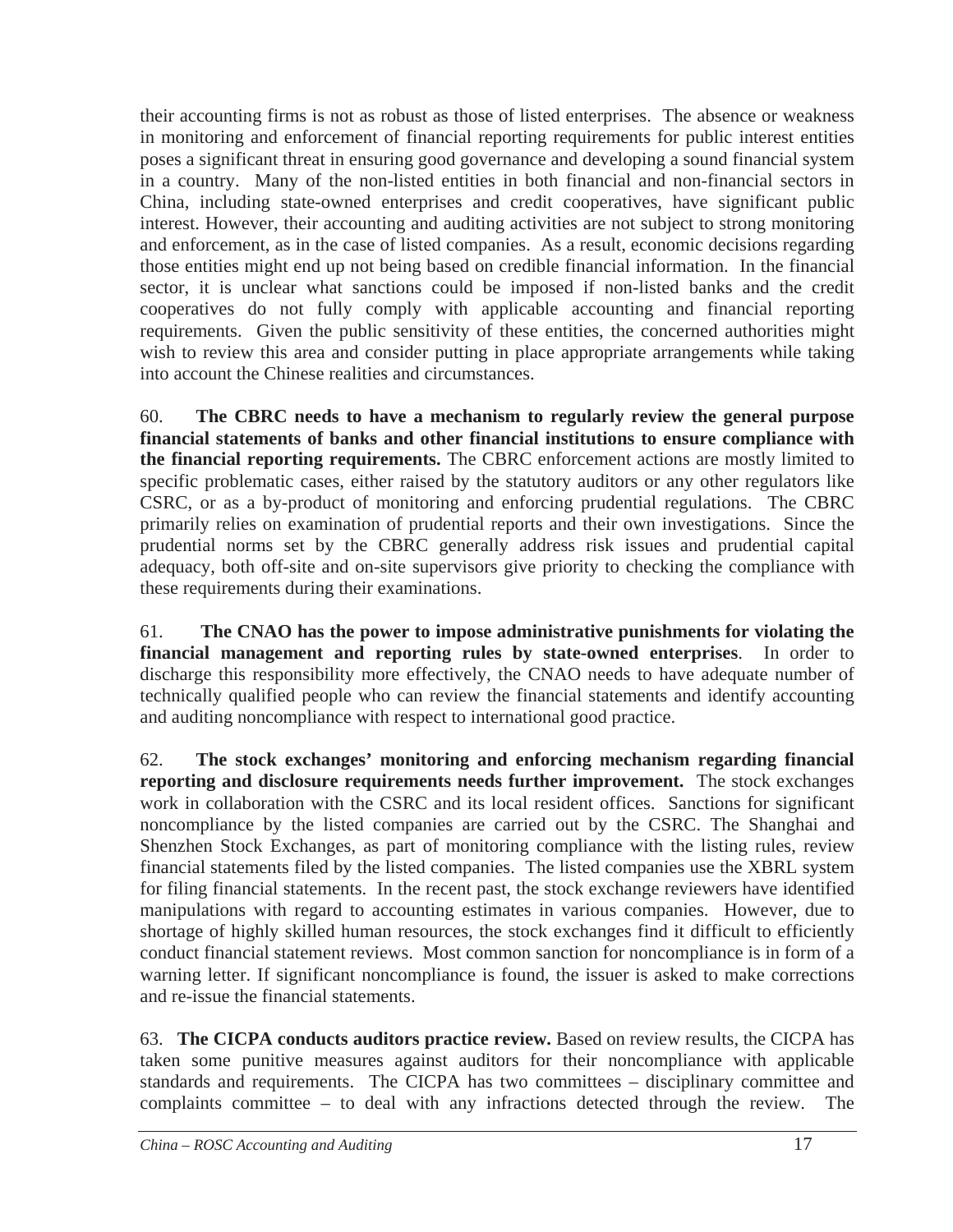committees consist of representatives from the industry, accounting and auditing experts, lawyers, and other members of the community. Based on the recommendation of the committees, CICPA initiates actions against the wrongdoers. The professional disciplinary measures are divided into 3 categories: public condemnation, circulating a notice of criticism within the profession, and reprimand, which are all recorded in the professional regulatory information system of the CICPA. An effective review mechanism can ensure that accounting firms have adequate quality control arrangements in place and can enhance stakeholder and investor confidence in China's accounting and auditing practices. In this regard, the ROSC team views that the CICPA is well placed to play an important role with regards to the external quality assurance system, both through strengthening its own practice reviews and supporting the audit practice review of listed companies by the CSRC. Therefore, CICPA should work for continuously strengthening the procedure for reviewing the audit practice and focusing more on the quality assurance of accounting firms.

64. **The CIRC needs to further improve the mechanism for ensuring full compliance with financial reporting requirements.** The CIRC inspectors review the annual returns and financial statements of insurers for compliance with both prudential and financial reporting requirements. However, the focus tends to be more on compliance with prudential requirements. The CIRC primarily relies on auditor reports for ensuring compliance with the applicable accounting standards rather than independently reviewing the financial statements. Given improvement in the quality of the financial statements of insurance companies and the increase in the number of insurers, CIRC concentrates their reviews on a selected number of insurance companies so that this process is more effective and efficient.

# **III. ACCOUNTING STANDARDS AS DESIGNED AND AS PRACTICED**

65. **The CAS and IFRS are basically comparable.** The memorandum signed between CASC and IASB in 2005 identified two major differences between the two sets of standards. These are (a) reversal of impairment losses and (b) disclosure of related party relationships and transactions. In January 2008, CASC and IASB established a continuing convergence mechanism. Meetings between the two parties in April and October 2009 helped to identify and eliminate some differences between CAS and IFRS. In August 2009, the IASB decided to exempt from the disclosure requirements for transactions between a government-controlled reporting entity and that government or other entities controlled by that government. This exemption would ensure CAS convergence with IFRS in respect of related party relationships and transactions.

66. **As is relatively common in many countries, tax rules tend to influence the preparation of general purpose financial statements.** This often deters the fair presentation of financial information. In order to satisfy the requirements of taxation authorities with regard to the recognition of taxable revenues and deductible expenses, the preparers of general purpose financial statements often tend to deviate from applicable financial reporting standards, preferring to follow the taxation regulations. As a result, treatment of certain items in the general purpose financial statements may be different from that which should apply under the CAS. The ROSC team, through facilitated discussion with various stakeholders, observed that the preparers of financial statements have the ability to manipulate accounting policies in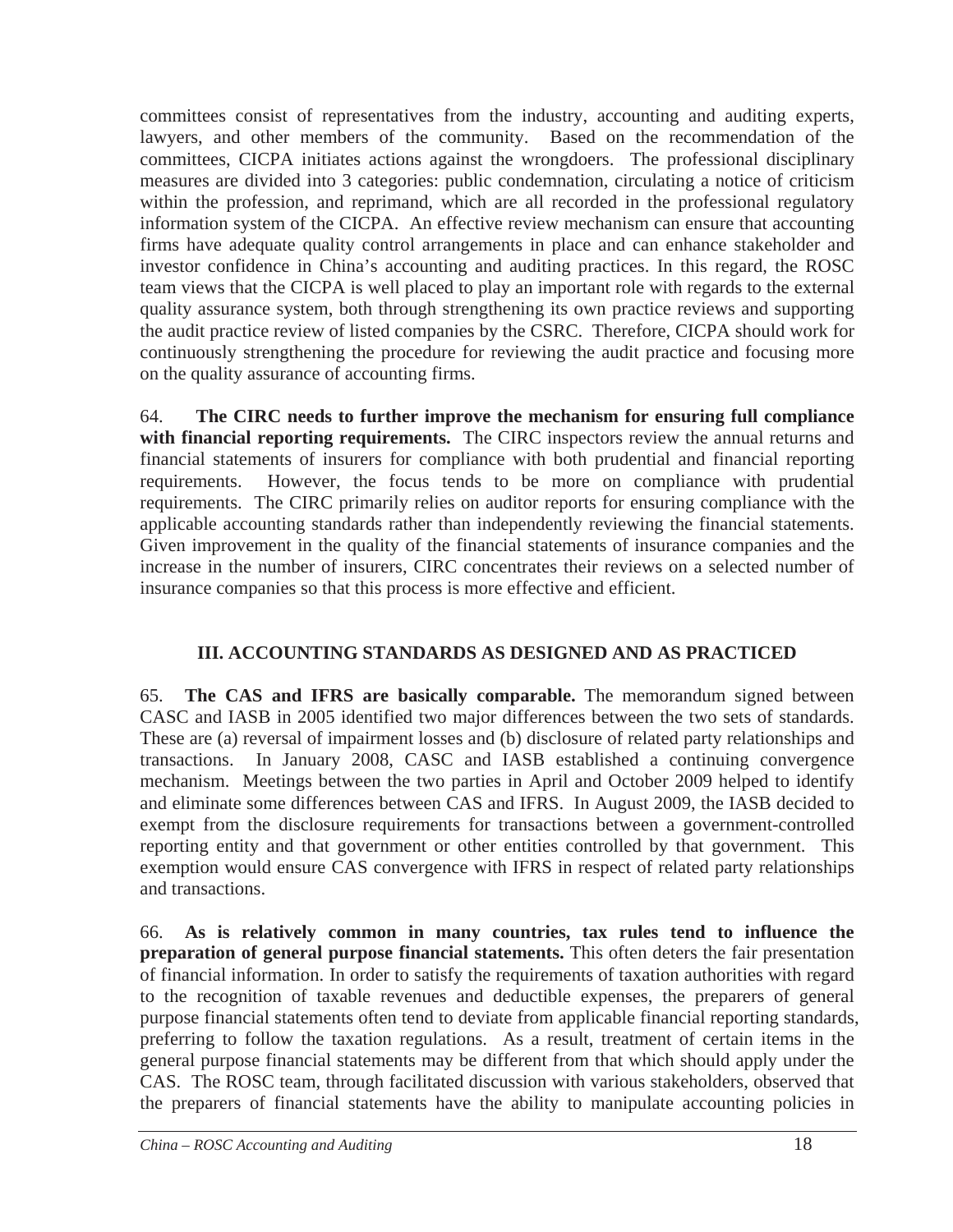revenue recognition and inventory valuation to reduce their tax liabilities.

67. **Companies and their auditors face a number of practical constraints in implementing CAS**. Most of these problems arise from the lack of adequate expertise among the corporate accountants who find it difficult to prepare financial statements in accordance with the CAS requirements. It has been observed that some corporate accountants and auditors face considerable difficulties in applying the concepts of fair value and impairment losses in implementing applicable standards. Moreover, some accountants and auditors lack industryspecific knowledge with regard to application of relevant CAS.

68. **Given China's economic size, there appears a shortage of high-quality and credible expertise on the valuation of property, plant, and equipment.** This sometimes limits the reliability of valuations used on privatization, business combinations, and other non-cash transactions. Consequently such a situation tends to significantly limit compliance with applicable standards in measurement and disclosure of financial information.

69. **In the general purpose financial statements of banks, loan loss provisioning is mainly based on prudential requirements.** This is common in many other jurisdictions. Banks generally calculate impairment in the unsecured portion of loans and receivables on the basis of a provisioning matrix approved by the CBRC. This calls for a range of fixed provisioning rates for the number of days a loan has been classified as nonperforming, which is one of the factors considered in calculating the loan loss provisions. This methodology may not provide CAS-compliant results. The CAS requires impairment or loan losses to be calculated as the difference between the asset's carrying amount and the present value of the estimated future cash flows (excluding future credit losses that have not been incurred), and discounted at the financial asset's original effective interest rate. However, some Chinese banks present a comparative picture (without reconciliation) showing the impact of applicable CAS and CBRC requirements on reported earnings with regard to loan loss provisioning. The CBRC is aware of these differences and will look to resolve this matter in the future.

70. **The methodology to discount technical provisions for pending claims departs from internationally accepted principles.** Insurance companies are required to take into consideration CIRC-issued Rule No. 14, *Preparation and Submission of Insurance Company Solvency Report: Insurance Groups and its Practice Guide*. Insurance companies need to comply with CIRC-issued regulations regarding the measurement of technical reserves, which are formulaic and differ from the measurement principle that would apply under CAS. Under this approach, insurance companies are required to discount provisions for pending claims only when they are expected to be paid in 4 years or more. Determining whether a claim will be settled in three years (and does not have to be discounted) or five years (and should be discounted) may be very arbitrary (e.g., in case of claims related to low frequency risks and claims subject to settlements or court rulings). More importantly, an insurance actuary generally evaluates the expected timing for all claim settlements and determines whether discounting is required or not. Reference to an arbitrary cut-off timeframe does not conform to internationally accepted practices.

71. **The ASBE was mandatorily applied for the first time in the preparation of financial statements of the 1,570 listed companies as of January 1, 2007**. The MOF, with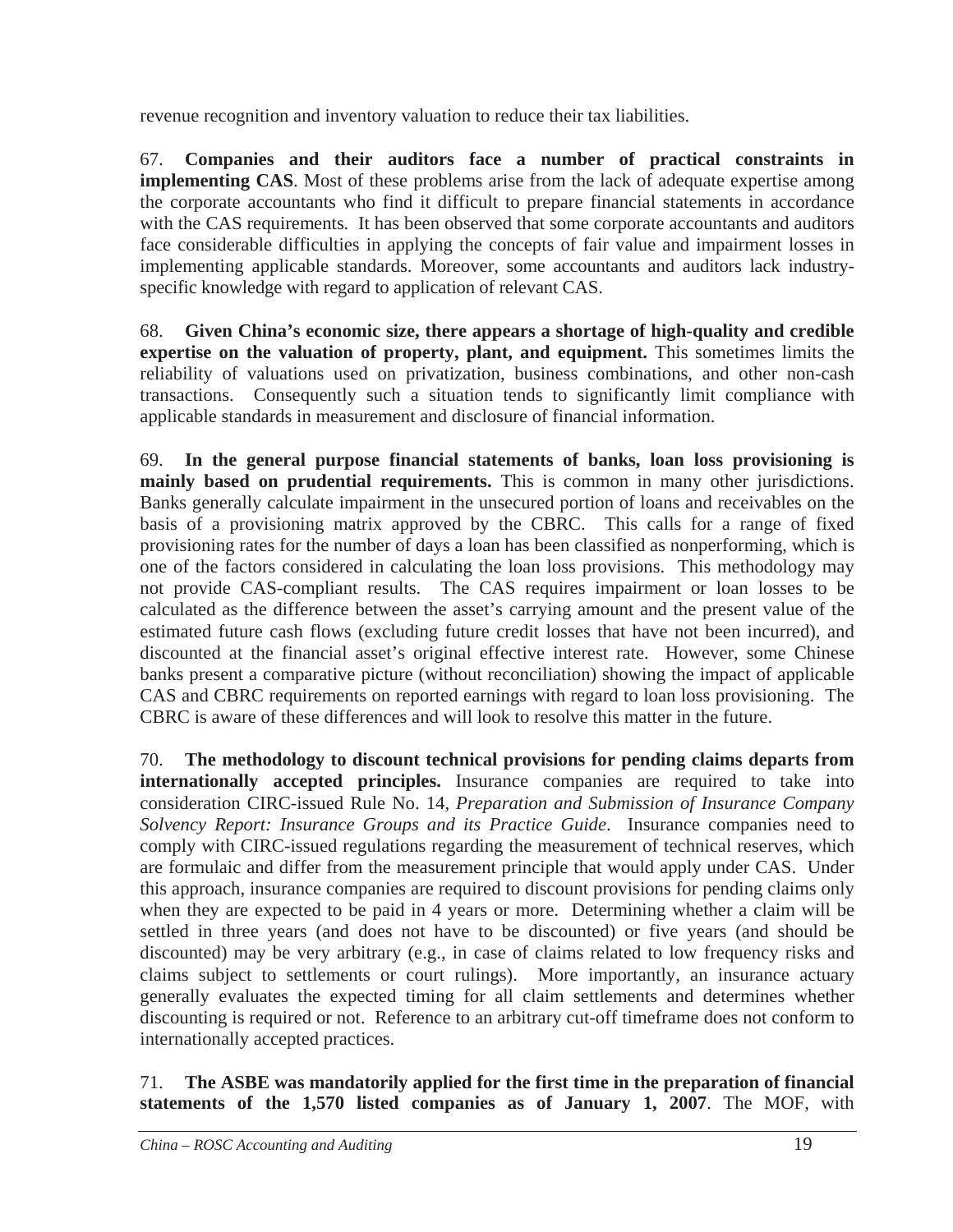collaboration of the relevant regulatory agencies, provided guidance and supervision mechanisms for supporting implementation of ASBE in the listed companies. In order to provide a picture of the application of ASBE in listed companies, the Accounting Regulatory Department of the MOF has prepared and published a research report entitled *Analysis of the Implementation of New Accounting Standards in Listed Chinese Companies in 2007.* Again in 2008, a similar study report was published by the MOF Accounting Regulatory Department. These reports depict a picture of continuing and smooth implementation of ASBE.

72. **Many companies' financial statements have shown a high degree of compliance with applicable accounting standards and reporting requirements.** However, ROSC team identified noncompliance in some financial statements. The ROSC team reviewed 38 listed companies' financial statements with a focus on issues relating to presentation and disclosures. These 38 sets of financial statements cover the financial statements audited by various categories—top, middle, and bottom—of MOF- and CSRC-approved accounting firms. Some examples of noncompliance in the reviewed financial statements are as follows:

- Insufficient disclosure of information in the notes to the financial statements with regard to content and process of specific transactions. For instance, there are inadequate disclosures regarding risks associated to financial instruments, determination of fair value, etc.
- Misclassification of leases (treating finance lease as operating lease). This misclassification improves the liability side of the balance sheet and creates more favorable borrowing capacity.
- Inadequate disclosures in the area of debt restructuring with shareholders and subsidiaries.
- Inadequate disclosure as to the basis for determining business combination.
- Inadequate or no disclosure as to whether actuarial or any other forms of valuation had been made to quantify outstanding liabilities for post-employment benefits.
- Inadequate segment reporting as to geographical areas, product lines, and elements of the balance sheet.
- Classification of restricted equities as available-for-sale financial assets, which should have been accounted for as long-term equity investments in accordance with the applicable Chinese Accounting Standards.

# **IV. AUDITING STANDARDS AS DESIGNED AND PRACTICED**

73. **In general, level of compliance with applicable auditing standards varies greatly across accounting firms.** To assess actual auditing practices, the ROSC team interviewed practicing auditors and leaders of the audit profession. Discussions were held with the partners representing large and medium-size accounting firms. It appeared that auditors of large accounting firms generally tend to follow auditing standards more efficiently than the small and medium-size practices. Nevertheless, there were instances where some of these larger firms apparently could not ensure a proper quality audit. However, smaller accounting firms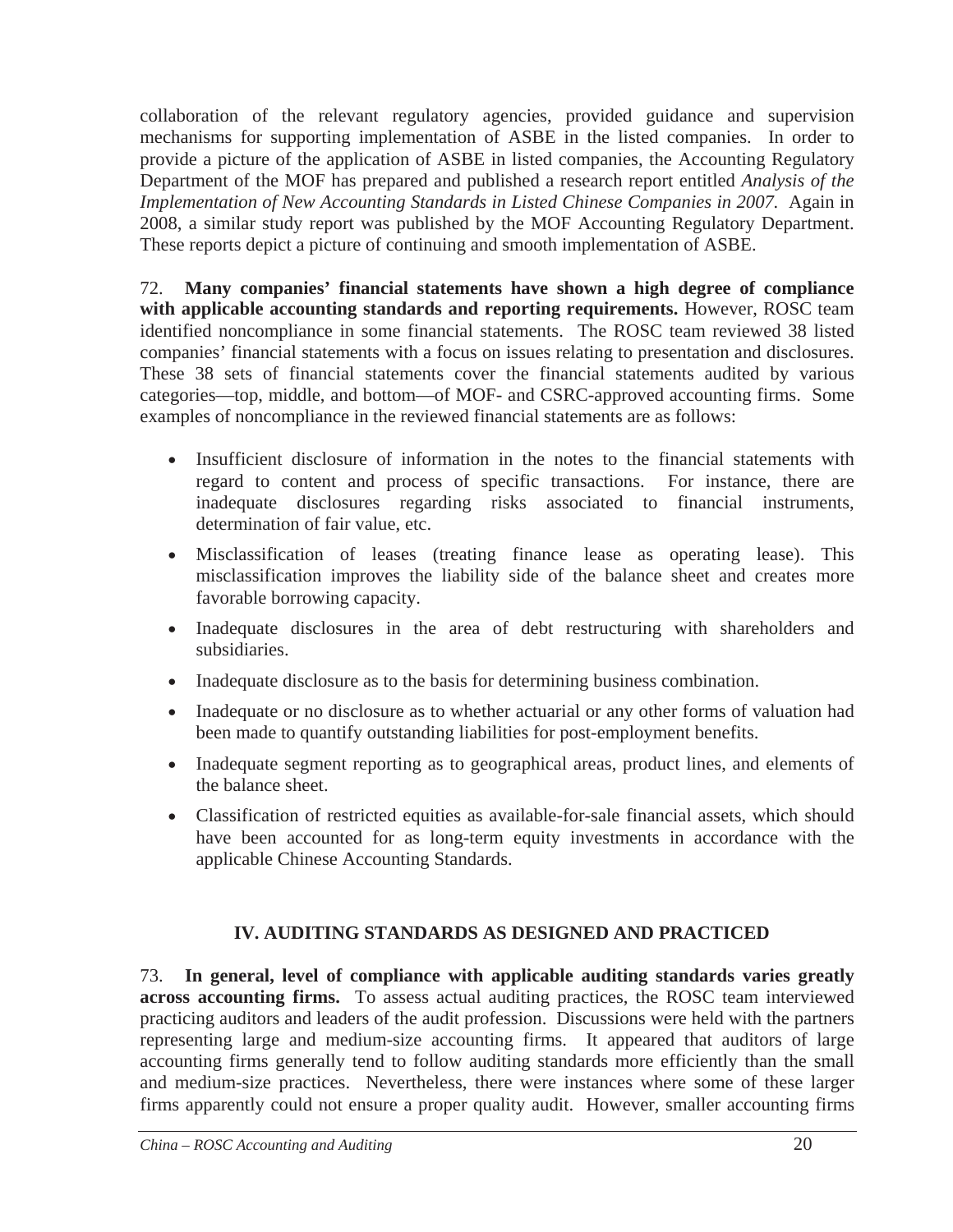find it difficult to bear the cost of implementing auditing standards in an adequate fashion. Application of CSA requires an auditor to make an assessment of risk and internal controls, leading to an audit strategy and plan that encompasses systems, transactions, and balance testing, which enable the auditor to gain adequate audit evidence for expressing opinion on the financial statements. The large and medium-size accounting firms often have better trained staff and access to updated audit practice manuals. However, smaller accounting firms struggle to keep up to date with latest standards and may have no or limited access to highquality audit methodology, which has been designed to comply with applicable standards. The ROSC team observed that some cases of noncompliance with CAS detected through the ROSC review of audited financial statements were not revealed in the corresponding auditors' reports. Various stakeholders suggested that improved audit supervision by the audit partners, instead of relying significantly on the trainee students, would improve the application of auditing standards.<sup>19</sup>

74. **The quality of corporate financial reporting will benefit from further improvements in actual auditing practices.** Some major financial scandals in different parts of the world in the early 1990s exposed publicly the ethical-and quality-related problems that existed among the accounting firms for some time, resulting in investors' loss of confidence in the audited financial statements.<sup>20</sup> Institutional reforms and other measures have been undertaken to enhance the quality of financial reporting, but there is still room for improvement.<sup>21</sup> The following examples of weaknesses of the audit practices tend to affect the quality of auditing in China:

- Audit risk and audit materiality are not determined in accordance with the standard and not adequately considered when conducting the audit.
- Documentation practices are not adequate to provide audit evidence to support the audit opinion, mostly in the audit of small and medium-size enterprises.
- Meaningful analytical procedures are not always undertaken along with tests of control and substantive procedures.
- The small and medium-size accounting firms, due to lack of capacity, face difficulties in quality control requirements. Second partner peer reviews are in many cases not done in these firms.
- Auditors sometimes find it difficult to obtain audit evidence and so rely on management representations, particularly for fair values, impairment of assets, related party transactions, segment information, and contingent liabilities.

<sup>&</sup>lt;sup>19</sup> From discussions by the ROSC team with corporate accountants, it was revealed that due to high turnover of staff in accounting firms, in many cases the junior audit staffs lack adequate training before conducting audit work.

<sup>20</sup> Xia, J. Z, Y. Zhang, and Z. Xie, "The Making of Independent Audit Standards in China," *Accounting Horizons*, Vol. 14, No. 1, pp. 69-89, 2000.

<sup>&</sup>lt;sup>21</sup> One such measure was the "Rectification Campaign." China initiated this campaign between 1997 and 1999 in order to standardize and raise the quality of accounting and auditing practices. The campaign had on-site inspection of accounting firms; and almost 12,700 individual CPAs were either forced to withdraw from the profession or were disciplined. Few practicing firms had their licenses cancelled for noncompliance with applicable standards and norms.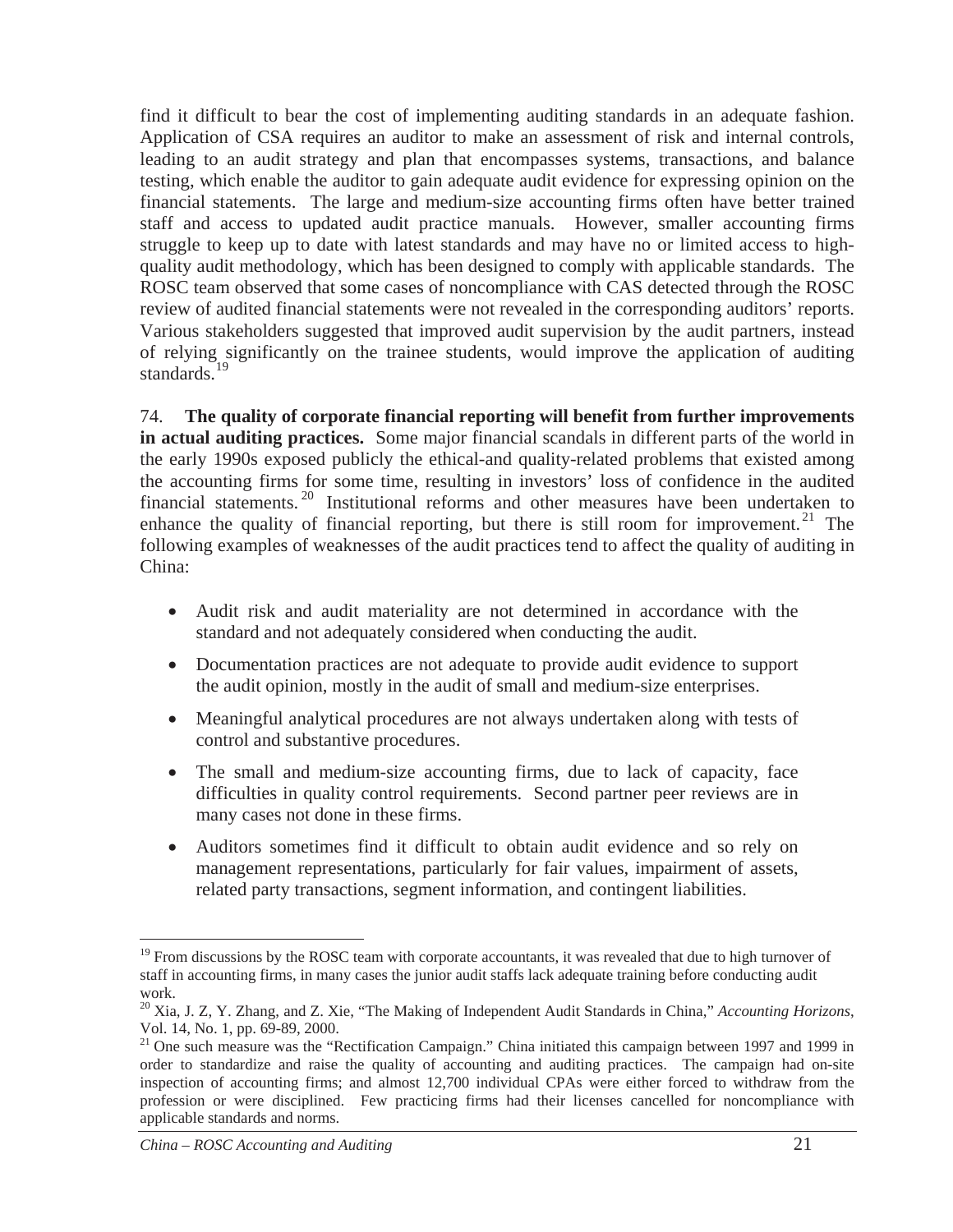• Although the CSA on auditor's report is fully comparable with ISA 700, *The Independent Auditor's Report on General Purpose Financial Statements,* Chinese audit reports tend to provide less detail on audit qualifications and explanation paragraph.

# **V. PERCEPTIONS ON THE QUALITY OF FINANCIAL REPORTING**

75. In general terms, users of financial statements in China appear to be relatively satisfied with the quality of the financial reporting by listed companies. Interviews with representatives of banks, credit rating agencies, and other stakeholders revealed a consensus that financial information provided by the listed entities, including listed banks and insurance companies meet their needs and expectations. This is broadly attributed to the improved quality in application of CAS in the publicly traded corporate sector. However, many expressed concern about the financial reporting of other enterprises.

76. **Some stakeholders, interviewed by the ROSC team, perceive that the companies, audited by the large accounting firms have high-quality financial information.** The perception is that, a high degree of reliance is placed on the financial statements that are audited by large accounting firms. Some other stakeholders viewed that an audit does not add value but is only a requirement for the company to win a contract or to obtain a bank loan.

77. **The corporate financial reporting quality is not similar in all parts of China.** In less-developed areas of the country, the preparers and auditors of financial statements are relatively weak to properly handle complex accounting and auditing issues. Also, the structure of accountancy profession in remote areas is not adequately developed. For all these reasons, the quality of corporate financial statements varies in different parts of the country.

# **VI. POLICY RECOMMENDATIONS**

78. The main purpose of this section in the ROSC is to offer suggestions to the Government of the Peoples' Republic of China for further strengthening its private sector's accounting and auditing practices and in enhancing financial transparency in the corporate sector. The principle-based policy recommendations arising from the assessment of existing practices will be discussed during a workshop with the Government and in-country stakeholders.

#### 79. **Insofar as the recommendations would support some of the key development objectives set by the Government, a wide range of country stakeholders would benefit from them. These stakeholders include the following:**

- x *The financial community, especially pension funds, investment funds, and banks* since increased accuracy and reliability of the financial information could enhance their ability to make informed investments and loans and could lead to broadening pension funds' possibilities of investing.
- Small and medium-size enterprises and large non-registered enterprises, which could gain easier and cheaper access to capital. Making available more complete and accurate financial statements to investors and lenders will allow them to place greater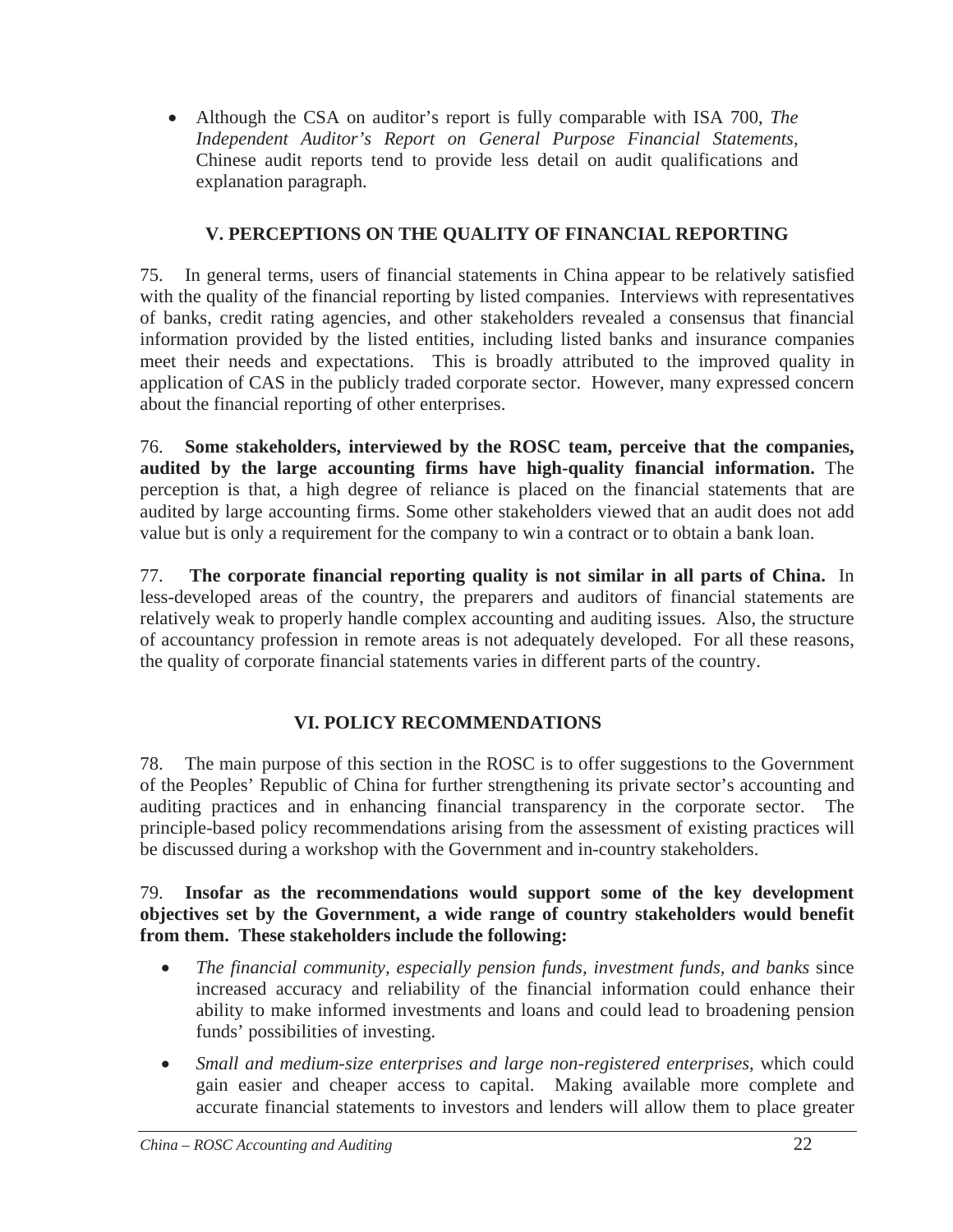reliance on those statements, which in turn will contribute to diminishing the perceived or real risk related to these investors and lenders. Ultimately, the improved perception should lead to reducing investing and lending premium, reducing financing costs, and improving development prospects on small and medium-size enterprises.

- x *Employees of the private sector*, who have an important stake in their company's success and are entitled to receive accurate information on which to judge the impacts and soundness of management decisions. Also, as future retirees they would be the ultimate beneficiaries of improved private pension fund investments.
- *The public sector* since taxes on corporate profits are based on accounting records, reinforcing accounting and auditing practices in the corporate sector would support the Government's efforts to limit tax evasion and increase its revenues.
- *The accounting profession* since increased visibility and public confidence arising from the delivery of high-quality professional services would elevate the image of the profession in the minds of the broader business community and its ability to attract high-quality graduates.

80. **The ROSC A&A recommendations are interrelated and mutually supportive and require a holistic approach for implementation.** The ROSC team believes that the champion role played by MOF has been critical for the past success and advises that this role continues with the support from the multi-disciplinary steering committee. The members of the steering committee should advise policymakers on how to implement the ROSC A&A follow-up country action plan for further improvement of the corporate financial reporting regime.

### *A. Statutory Framework*

### 81. **With regard to statutory framework, the following actions for underpinning the corporate accounting, auditing, and financial reporting practices are recommended through issuance of legal pronouncements:**

- Require legal entity and/or consolidated financial statements to be audited only when there is a public interest for such an audit irrespective of entity's legal form. In general terms, public interest should include listed companies, banks, insurance companies, investment funds, pension funds, and other large entities, including state-owned enterprises of certain size (which may be measured by the amount of revenue it generates or assets it owns, and/or by its number of employees).
- Require public interest entities (not only listed companies as it now stands) to make audited financial statements, including notes to the financial statements, readily available to the public.
- Make arrangements so that the financial statements of banks, insurance companies, and similar financial institutions, under the regulatory purview of CBRC and CIRC, will be audited by the MOF/CSRC-approved auditors.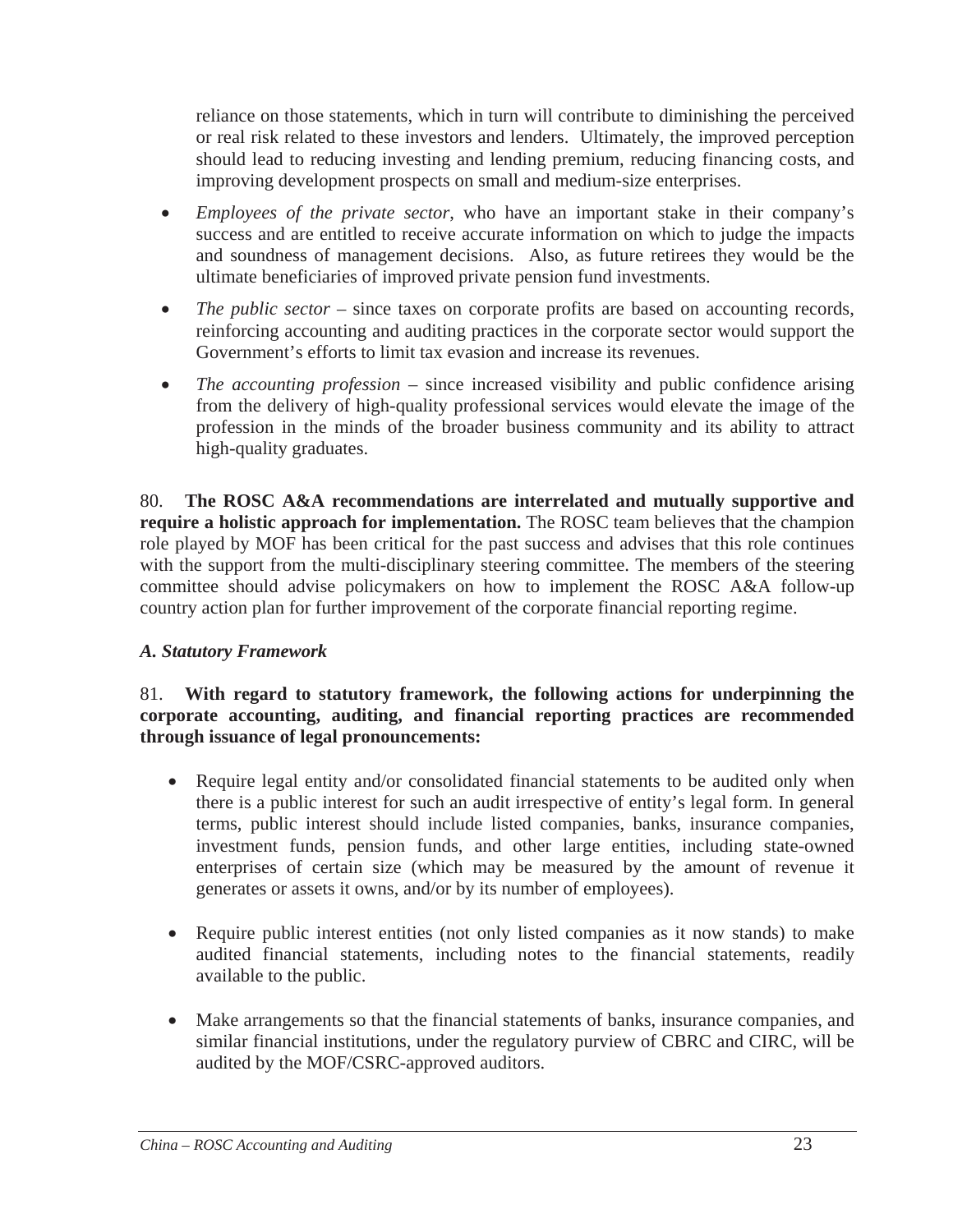• Set eligibility criteria as to who can provide training to the aspiring professional accountants.

## *B. Institutional Capacity Building*

### 82. **With regard to strengthening key institutions in the field of corporate accounting and reporting, the following recommendations should be considered:**

- The MOF should continue its efforts for maintaining highly skilled workforce to ensure high-quality corporate financial reporting in China.
- The CSRC should engage additional professionally qualified and experienced accountants and train the existing staff for further enhancing the effectiveness of the reviews of financial statements and audit practices. $^{22}$
- The CBRC and CIRC should develop a core group, imparting them additional training to identify accounting and auditing infractions in the financial statements of banks and insurance companies.
- The CBRC should align the banking norms on loan loss provisioning with applicable standards and Basel Committee's recommendations. In this regard, it should undertake a comprehensive study and cover the impacts for banks in terms of (a) amount of provisions, (b) information system supporting the monitoring and accounting of loans, (c) capacity-building efforts required for banks to be able to apply a methodology consistent with accounting standards and Basel Committee's principles.
- The CICPA should involve more qualified personnel, both internal and external, for carrying out the audit practice review.
- Accounting firms, in particular small and medium-size practices, should have access to updated publications on IFRS and ISA with the support of CICPA. The IFAC *Guide to Using International Standards on Auditing in the Audits of Small and Medium-Size Entities* should be adopted and introduced to local practitioners.

### *C. Monitoring and Enforcement*

### 83. **With regard to improvement of monitoring and enforcement of applicable accounting and auditing standards, the following recommendations should be considered:**

• Auditors should supplement capacities of CBRC and CIRC by acting as whistleblowers by bringing the infractions of applicable standards to the attention of these statutory regulators. Since the financial sector's vulnerabilities can have quick multiplier effects, appropriate advanced warnings by auditors would help to make the financial sector supervision more efficient and effective. Added to this benefit, there

<sup>&</sup>lt;sup>22</sup> According to IFAC, a professionally qualified accountant is an individual who is a member of an IFAC member body.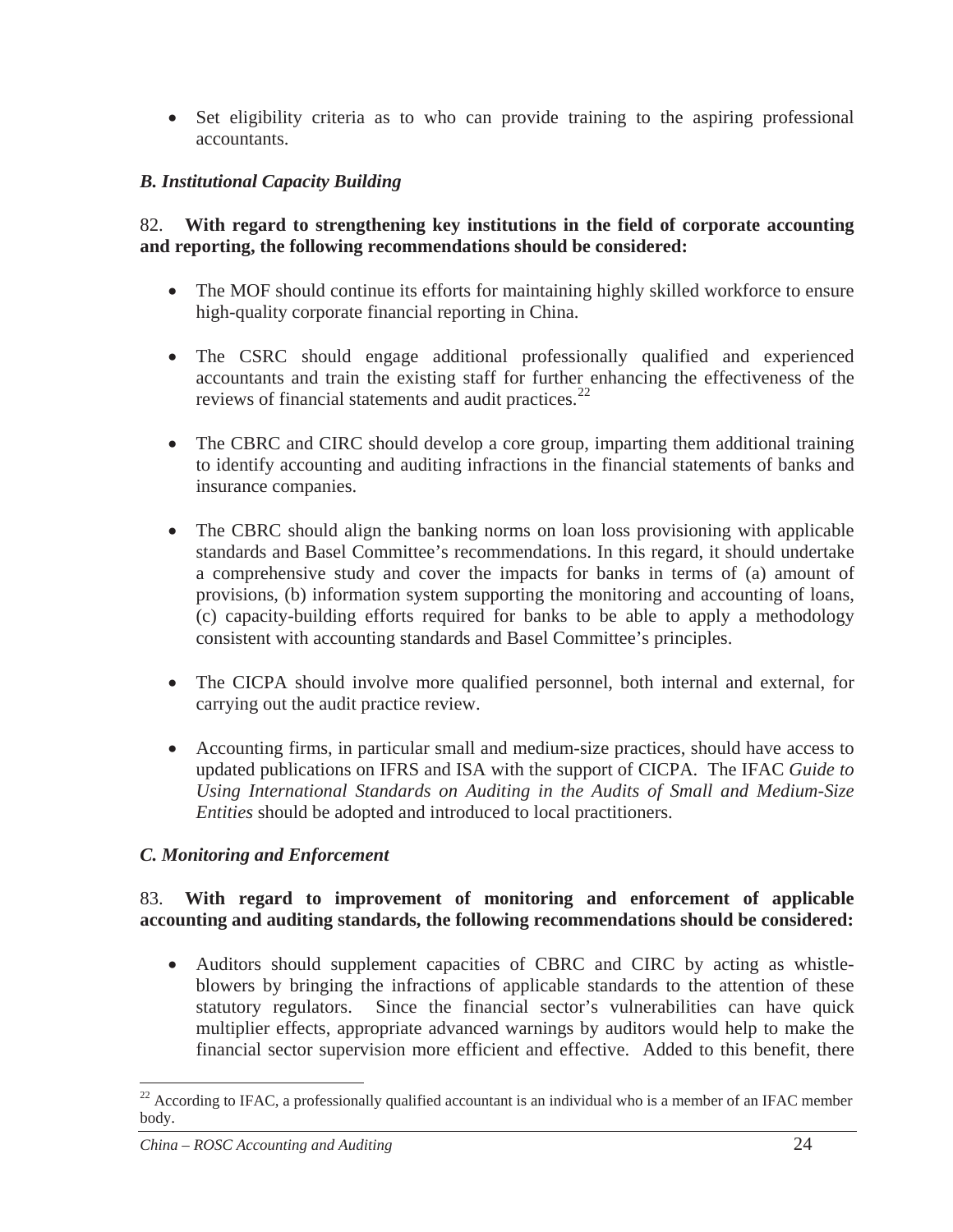could be a synergy between the requirements of prudential regulations and those for the general purpose financial reporting.

• An awareness program should be implemented to improve the degree of compliance with the financial reporting requirements. The related regulatory bodies should continue their efforts for motivating the top management of corporate entities to comply with the accounting and financial reporting standards. Through workshops, top management should be briefed on their responsibilities regarding compliance with standards, and related enforcement policies. New dimensions of regulatory regimes affecting accounting and auditing, and the role of transparent financial reporting in financial and private sector development could also be presented. Moreover, an outreach program could be introduced for financial executives and accounting staff of business enterprises, in different parts of the country, to disseminate knowledge on current developments in accounting and financial reporting standards and practices.

# *D. Professional Education and Training*

### 84. **For enhancing academic and professional education and training, the following recommendations should be considered:**

- University-level accounting curricula should be reviewed to ensure a consistent approach is followed in China's universities. Particular focus should be given to include practical application of accounting and auditing standards and improve communication skills and professional judgment, together with case studies to best prepares accountants (rather than bookkeepers) for careers in the corporate sector.
- The staff of the regulatory agencies should have further exposure to practical dimensions of accounting and auditing requirements as per international good practices. Furthermore, they should undertake industry-specific training to update their skills.
- Accountants in state-owned enterprises should be encouraged and persuaded to enroll in retooling programs; and companies should also take similar approach to support employee training and study toward professional accountancy qualification.
- The MOF should develop further guidance on how to arrange delivery of high-quality training programs on practical implementation aspects of accounting and auditing standards and code of ethics for professional accountants. In this regard, MOF should work in collaboration with NAI and CICPA.
- The CICPA should update its practical training requirement of aspiring professional accountants. Also, the CICPA should institute a sound mechanism to ensure the quality of the practical training.
- The MOF and CICPA should reinforce the importance of continuing professional development in order to ensure that members are fulfilling their requirement to upgrade professional knowledge. There is a clear need for improvement in the content, structure, and delivery of the CPD program.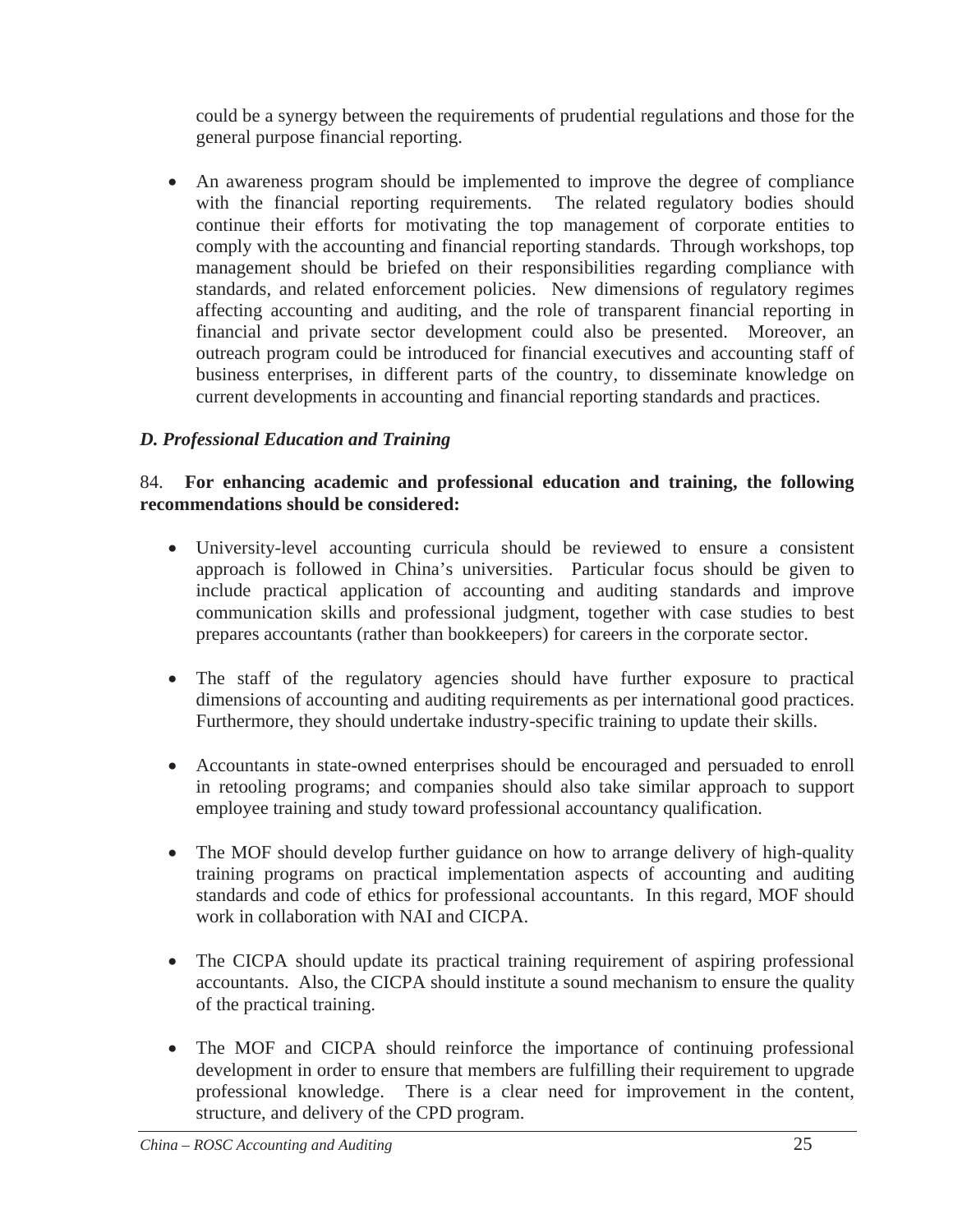• Participants in the financial reporting process should be encouraged to gain education and training for discharging their professional responsibilities effectively. This covers corporate accountants, regulators, auditors, and taxation officers. The challenge for training and educating the existing and newly qualified accountants and auditors is to impart the core skills and concepts related to private sector accounting and auditing, including principle-based accounting standards, modern auditing standards and techniques, managerial accountability toward shareholders and other stakeholders, and advanced corporate governance.

#### *E. Implementation Priority*

#### 85. **The implementation of policy recommendations should be prioritized in the following order:**

- (a) Issue legal pronouncements:
	- Make the CAS mandatory only for the public interest and rest of the entities to comply with simplified accounting and corporate financial reporting requirements,
	- Require not only the listed companies, but all financial market institutions, to get their financial statements audited by the MOF/CSRC-approved auditors, and
	- Require all public interest entities to make their audited financial statements publicly available.
- (b) Strengthen current audit practice review arrangements by MOF, CICPA, and CSRC through recruiting more technically qualified people who have the experience of implementing accounting and audit standards.
- (c) Revise the accounting curriculum of the institutions of higher learning, focusing on the practical application of CAS and CSA and recruiting adequate number of academics to teach the practical application of standards.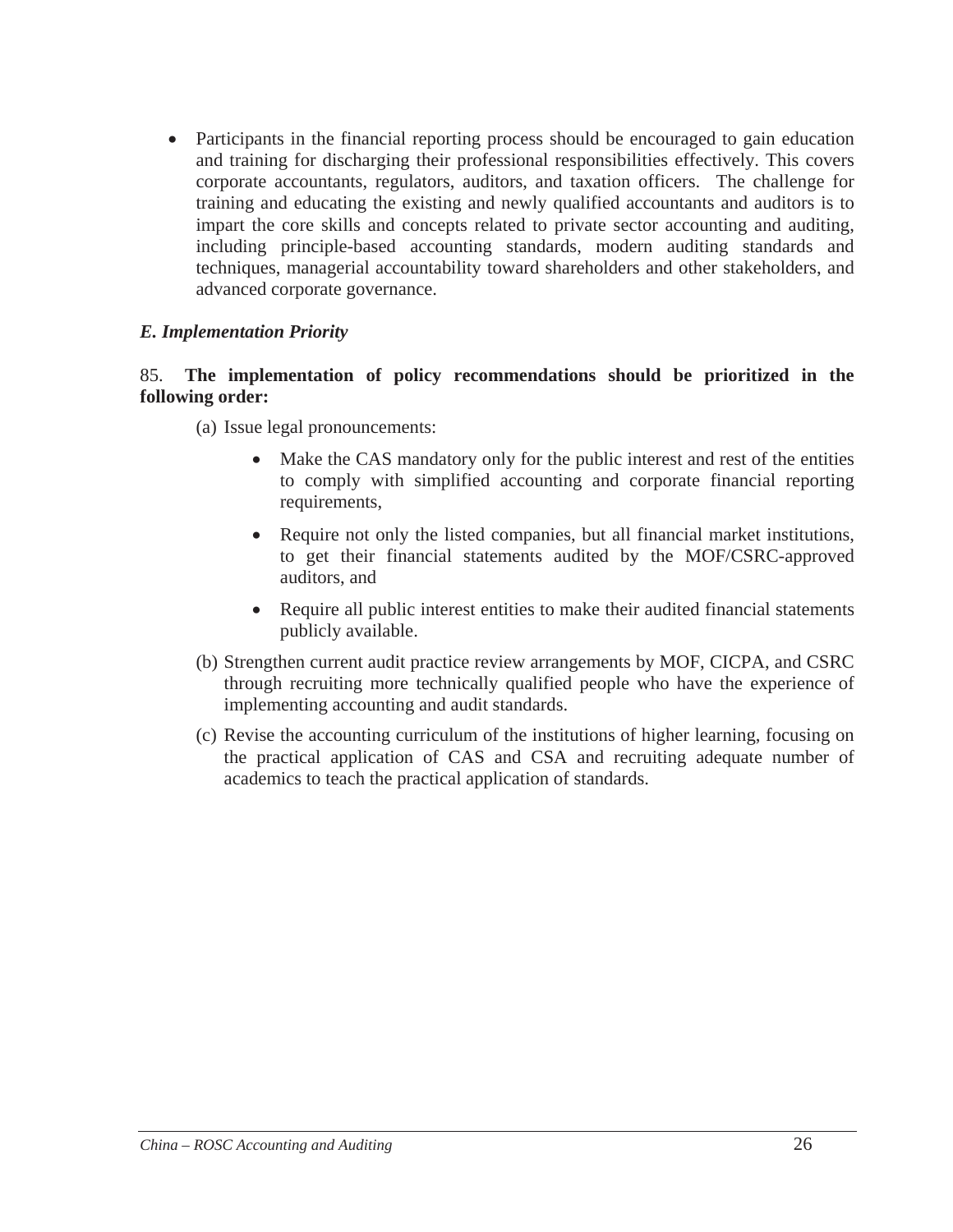#### **APPENDIX**

# **Roadmap for Continuing and Full Convergence of the Chinese Accounting Standards for Business Enterprises with the International Financial Reporting Standards (Exposure Draft)**

#### Ministry of Finance, People's Republic of China, September 2, 2009

International convergence is an inevitable choice for nations to grow their economy and economic globalization. Since 2005, China has developed the ASBEs that are substantially converged with the IFRSs and made a smooth transition from the old system to the new standards thanks to an effective and stable implementation of the new standards, thus taking the lead among Asian countries and emerging market economies,. After the international financial crisis broke out, the G20 summits and the Financial Stability Board (FSB) initiated to establish a single set of high-quality global accounting standards, raising the issue to an unprecedented high level. The International Accounting Standards Board (IASB) has taken a series of important actions to accelerate the international convergence of accounting standards of various jurisdictions. In this context, it's imperative to respond actively to the changed international landscape.

#### **I. A roadmap for continuing and full convergence of the ASBEs with the IFRSs developed and released in response to G20/FSB recommendations**

In response to the international financial crisis, the G20 summit in Washington on November 15, 2008 produced a profound analysis and summary of root causes of the crisis, putting forward action plans including improving the IASB governance and establishing a single set of highquality global accounting standards. The G20 summit in London in April 2009 required proactive collaboration from member countries. From June 26 to 27, 2009, FSB, restructured from FSF, held its inaugural meeting in Basel, Switzerland, deciding to establish a steering committee and three standing committees responsible for vulnerability assessment, supervisory and regulatory cooperation and standards implementation. The Ministry of Finance of China (MOF), the People's Bank of China (PBOC), and the China Banking Regulatory Commission (CBRC) are members of the FSB. One task of its Standards Implementation Committee is to promote international convergence of national accounting standards.

Based on the recommendations of the G20/FSB, the IASB spared no effort to study the problems unveiled by this financial crisis and look for how to improve accounting standards to help regulators solve these problems. The IASB:

- (1) In December 2008, established the Financial Crisis Advisory Group (FCAG), which issued a report in July 2009 with detailed proposals to improve financial reporting in response to the crisis;
- (2) On May 28, 2009, issued an exposure draft *Fair Value Measurement*, which will be finalized in the first half of 2010.
- (3) On July 14, 2009, issued an exposure draft *Classification and Measurement of Financial Instruments* as the result of the first phase of the comprehensive project of reducing the complexity of accounting standards for financial instruments; and plan to issue an exposure draft of the second phase in October addressing issues concerning procyclicality and loans provisioning to simplify accounting for impairments of financial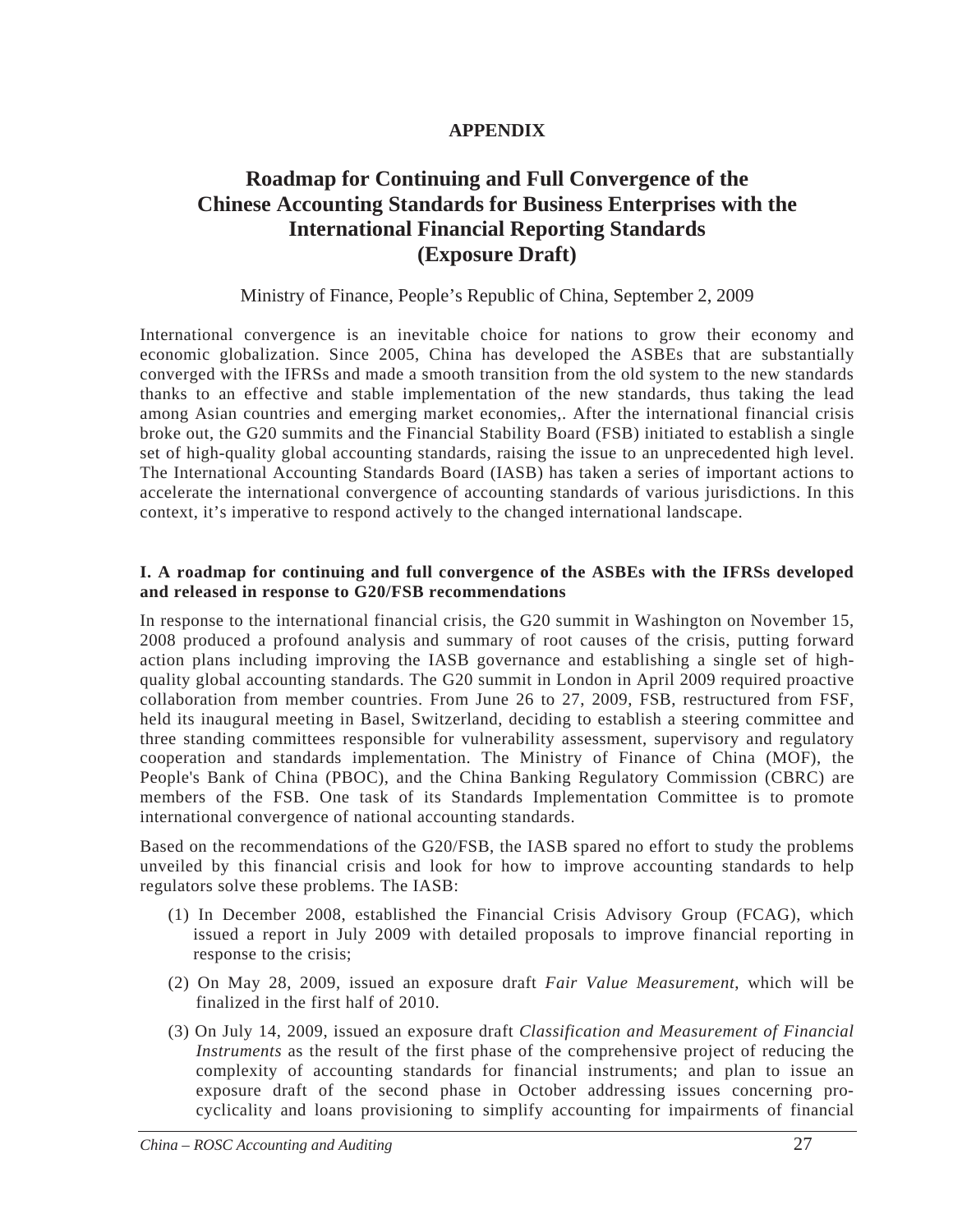assets, and another exposure draft for the third phase to be issued in December to simplify hedge accounting.

(4) Proposed to cooperate with the FSB to establish a formal dialogue for financial reporting of financial institutions to enhance the dialogue mechanism with all stakeholders.

FSB will monitor progress in implementing key international regulatory standards, including the IFRSs, by member countries. The matter of accounting standards has grown into a priority task with public accountability and government background, not only for the accounting profession. In response to the G20/FSB recommendations, we will track and participate in major projects of the IASB in light of China's actual situation, release the roadmap for continuing and full convergence of the ASBE with the IFRSs, and make contributions to a single set of high-quality global accounting standards.

#### **II. The ASBE is substantially converged with the IFRSs, laying a solid foundation for the continuing and full convergence**

In the whole year of 2005, the MOF focused on finalizing the IFRS-converged ASBE (including a Basic Standard and 38 Specific Standards). During this period, IASB sent several missions to work with the Accounting Regulatory Department of the MOF. On November 8, 2005 the IASB and the China Accounting Standards Committee (CASC) signed a joint statement. The statement indicated that China issued exposure drafts of the Basic Standard and Specific Standards in the past year and the system of ASBE was being developed with a view to achieving convergence of those standards with the IFRSs. Both sides acknowledged that the two sets of standards had differences on a limited number of matters, including the reversal of impairment losses and disclosures of related party relationships and transactions. The two sides agreed to continue to push forward the related work to eliminate these differences. In addition, IASB identified a number of accounting issues in China because of its unique circumstances and environment, including the disclosure of related party transactions, fair value measurements and business combinations between entities under common control, where China could be very helpful to the IASB in developing high-quality IFRSs solutions.

The MOF officially promulgated the ASBE system on February 15, 2006. Sir David Tweedie, Chairman of the IASB, attended the releasing conference and highly commended the new system. The ASBE has been effective to all listed companies from January 1, 2007. The MOF worked with the China Securities Regulatory Commission (CSRC) and other agencies to enhance guidance over and dynamic monitoring of listed companies in their implementation of the accounting standards. As a result of joint efforts from all related parties, the ASBE has been well tested and proven in practice. The Accounting Regulatory Department of the MOF took a "day-to-day tracking and one-by-one analyzing" approach for an in-depth analysis of the financial reporting information disclosed by each listed company, producing an analysis report on the effective implementation of the accounting standards by Chinese listed companies in 2007, the English version of which was timely sent to the IASB, the World Bank and the European Commission. In the first half of 2009, the Accounting Regulatory Department of the MOF adopted the same approach to further track the implementation of ASBE by listed companies in 2008, producing a similar report with the conclusion that listed companies in China maintained their effective and smooth implementation of ASBE in the year covered.

In May 2008, IASB experts conducted a field study of the ASBE implementation in Chinese listed companies, holding meetings with listed companies, accounting firms and investment banks and funds respectively and further confirmed the conclusion of the smooth and effective implementation of the system. The World Bank experts also appreciated the effective implementation of the ASBE after their study tour, saying that the *China Accounting Reform and Development* project was one of the Bank's most successful technical assistance projects. According to the assessment by the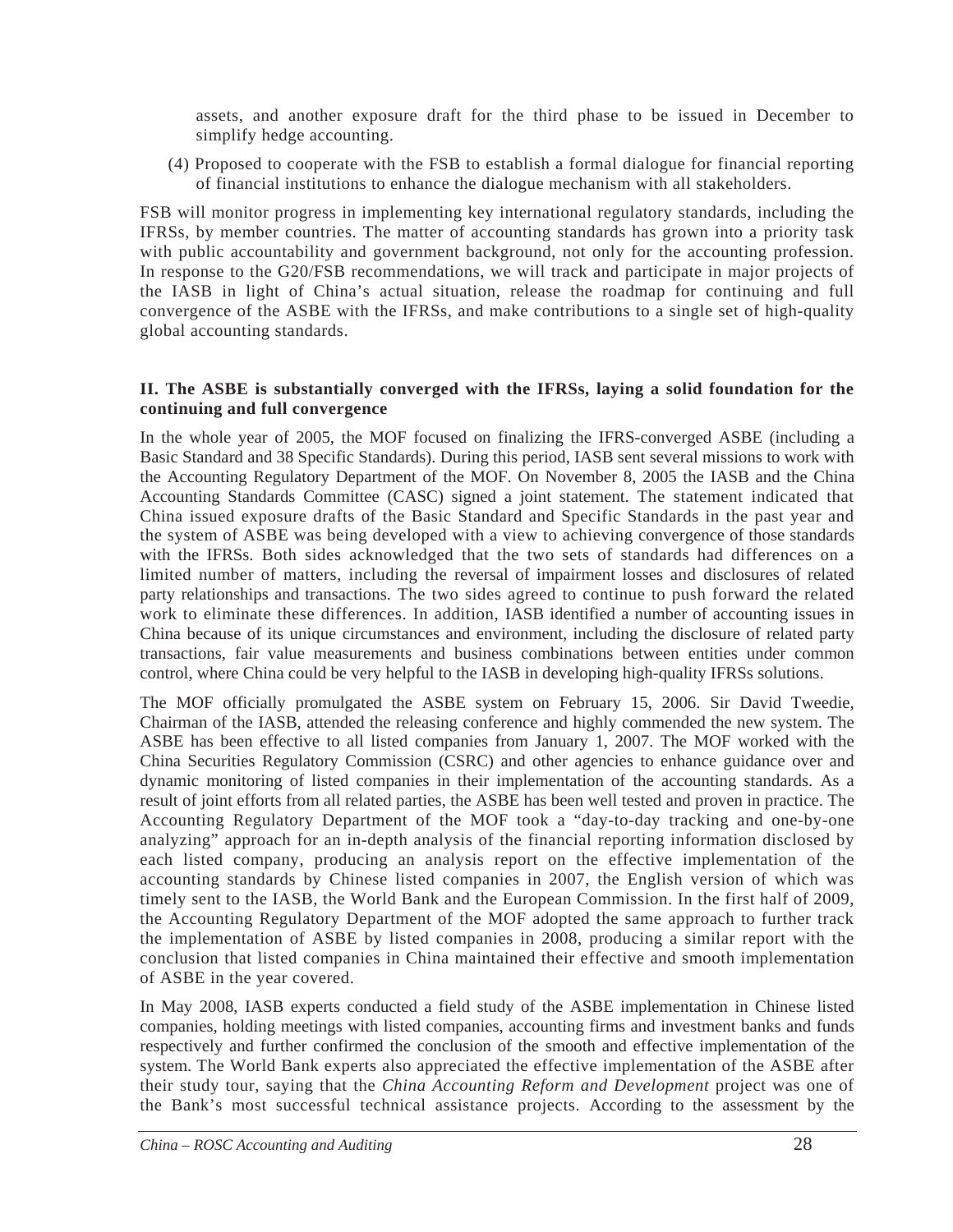Internal Market & Services DG, EU, the ASBE performed well in China. On December 12, 2008 the EU issued a regulation on the equivalence of third country accounting standards, among other things allowing Chinese enterprises listed or to be listed on the EU regulated markets to file financial statements prepared under the ASBE for the transitional period from 2009 to the end of 2011. The CASC and the Hong Kong Institute of Certified Public Accountants (HKICPA) announced the equivalence of accounting standards of the mainland of China and Hong Kong (Hong Kong Financial Reporting Standards are equivalent to the IFRSs) by signing a joint declaration on equivalence on December 6, 2007, the culmination of their one-year comparative study of the two sets of standards. This can facilitate easier access to Hong Kong stock market and lower costs for mainland enterprises, serving the common development of capital markets on both sides.

The aforementioned facts point to the convergence of the ASBE with the IFRSs, and its effective implementation by listed companies in China, widely recognized both home and abroad. On this basis, China, aware of the latest international changes and answering to the calls of the G20 summits and the FSB, shall focus on the continuing and full convergence of its accounting standards to make its contribution to the building of a single set of high-quality global standards.

#### **III. Schedule and main items of the roadmap for continuing and full convergence of the ASBE with the IFRSs**

It is a major systematic project to build a single set of high-quality global accounting standards. China fully recognizes and appreciates the unremitting efforts made by the IASB over the years and the many results thus achieved, especially the countermeasures it took in response to the crisis as recommended by the G20 and the FSB, and will continue to support the IASB in its endeavor. Meanwhile, we believe that as emerging market economies have their own legal, economic and cultural specificities, establishing high-quality global accounting standards should be based not only on economic conditions in developed countries but also on the full account of the circumstances in emerging market economies.

**A. We will actively participate in the IASB agenda items on which major revisions are planned to help with better-informed development of a single set of high-quality global accounting standards about the circumstances in emerging market economies.** The CASC and the IASB have jointly set up a working mechanism for the continuing convergence, under which they hold at least two technical meetings a year for in-depth analysis of the implementation of the accounting standards and the future development of the IFRSs. The mechanism proves highly pragmatic and effective. As part of its continuing and full convergence program, China will be an active participant in IASB's revisions of the financial instruments, fair value measurement and financial statement presentation standards in response to the international financial crisis. The MOF has also proactively initiated to set up the Asian-Oceanian Standard Setters Group (AOSSG) with the same hope that the IASB will give as much as possible consideration to the economic realities in China and other emerging market economies.

China supports the IASB to simplify the *IAS 39 Financial Instruments: Recognition and Measurement*. According to the exposure draft of the first phase, *Classification and Measurement of Financial Instruments*, which was issued on July 14, financial instruments are proposed to be classified into two categories, i.e., measured at amortized cost and at fair value. While recognizing the value of the "two category" solution, China, as an emerging economy, is concerned about the expanded scope of fair value measurement. China believes that for financial assets/liabilities with basic loan features and managed on a contractual yield basis, amortized cost measurement will provide more useful information.